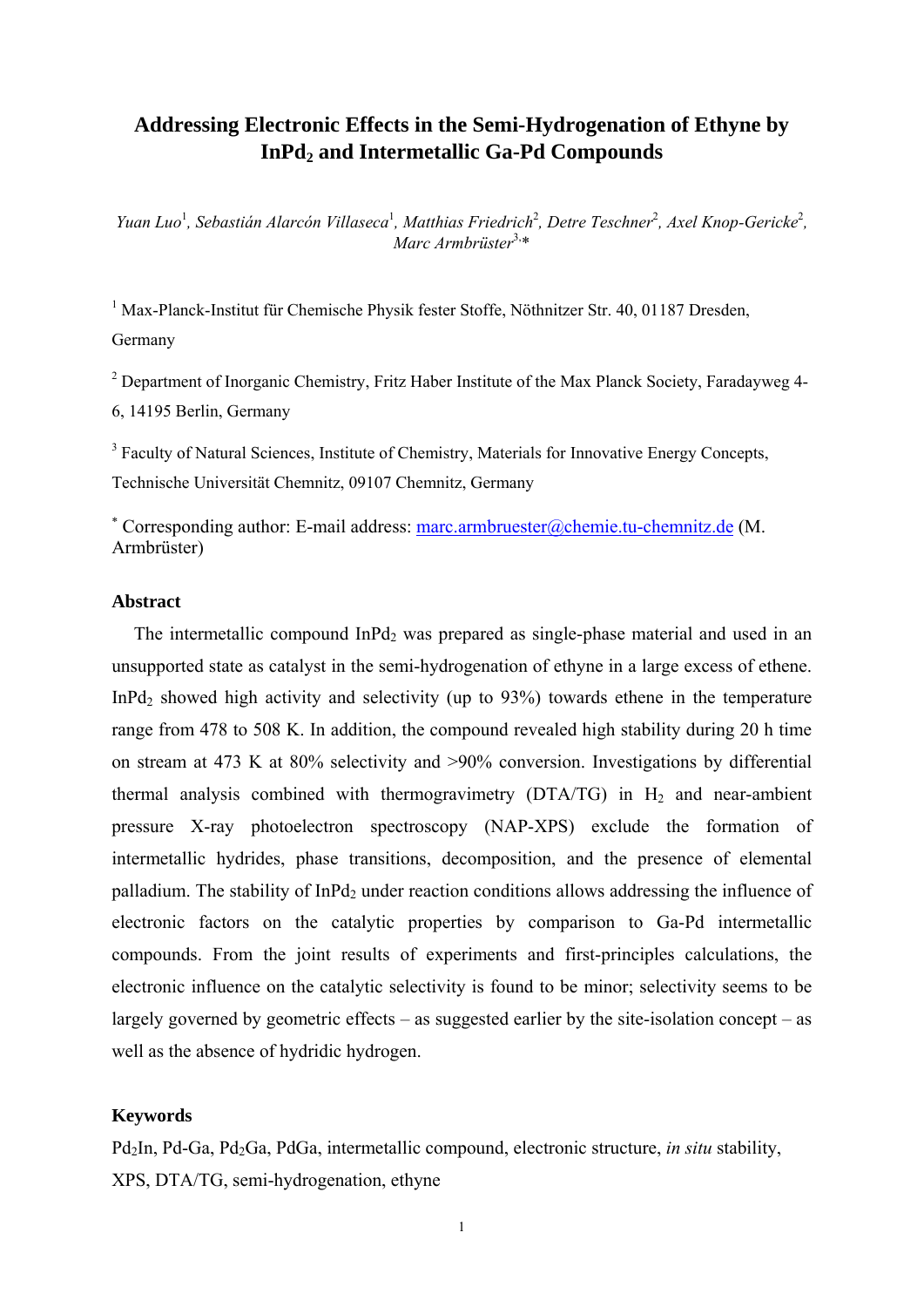## **Introduction**

Intermetallic compounds as model catalysts allow studying structural and electronic influences on heterogeneously catalyzed reactions. A prerequisite is the stability of the compounds under reaction conditions, which ensures the presence of the pre-selected structural and electronic characteristics of the catalytic material. Having studied structural influences on the selectivity in the semi-hydrogenation of ethyne by utilizing the siteisolation concept with different, but structurally well-ordered Ga-Pd compounds, [1-3] the question on the electronic influence on the selectivity in this reaction remains open. The electronic factor can be addressed by investigating the intrinsic catalytic properties of isostructural intermetallic compounds. This minimizes local structural differences between two compounds, enabling to study electronic influences on the catalytic properties.

Among the intermetallic Ga-Pd compounds,  $GaPd<sub>2</sub>$  possesses high selectivity and excellent activity in the industrially important semi-hydrogenation of ethyne towards ethene, representing an essential cleaning step in the synthesis of polyethene.<sup>[4-6]</sup> The semihydrogenation reduces the concentration of ethyne in the ethene feed to the low ppm range, which otherwise poses a threat for the polymerization catalyst.<sup>[7]</sup> The intermetallic compound InPd<sub>2</sub> is isostructural to GaPd<sub>2</sub><sup>[8]</sup> (Co<sub>2</sub>Si type of crystal structure) making it an excellent candidate to explore electronic influences on the catalytic properties. Being isostructural is a necessary, but not sufficient criterion. In addition, the *in situ* stability has to be investigated to ensure the presence of the pre-selected crystal and electronic structure of the compound under reaction conditions. Since some intermetallic compounds are prone to the formation of intermetallic hydrides,[9] the possible absorption of hydrogen needs special attention. A first study on the bulk hydride formation behavior of InPd<sub>2</sub> using *in situ* differential scanning calorimetry resulted in negligible hydrogen uptake even at pressures of up to 39 MPa.<sup>[10]</sup>

To enhance the knowledge about the stability in catalytically relevant atmospheres, differential thermal analysis combined with thermogravimetry (DTA/TG) in hydrogen atmosphere is employed as a sensitive tool to detect the mass change and the thermal signals accompanying bulk hydride formation. Since heterogeneous catalysis takes place on the surface of the material, near ambient pressure X-ray photoelectron spectroscopy (NAP-XPS) can be used to detect changes in the near-surface region and to determine the surface composition.[11]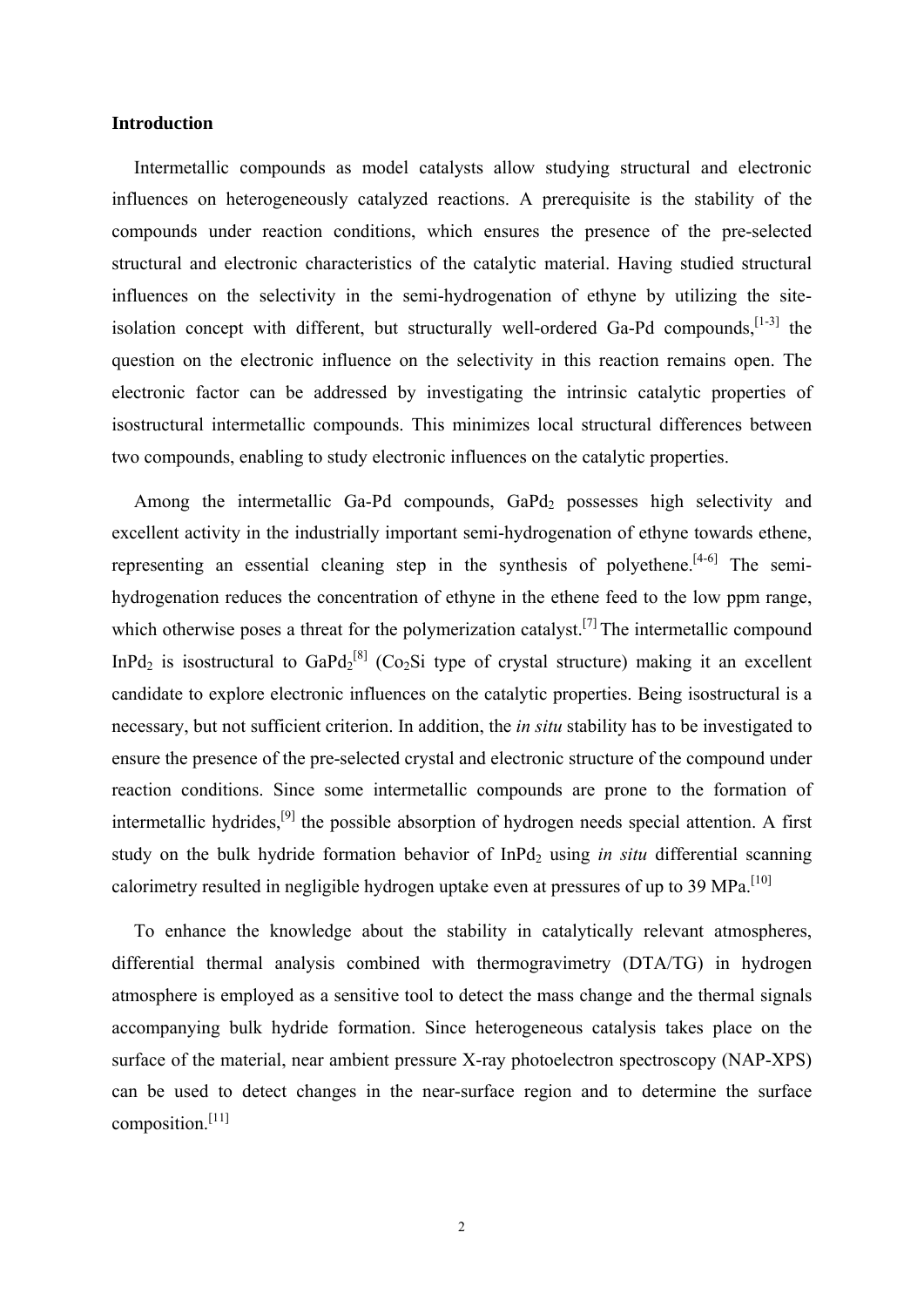Here the catalytic properties of the unsupported intermetallic compound  $InPd<sub>2</sub>$  in the semihydrogenation of ethyne in the presence of a large excess of ethene are presented and compared to the ones of GaPd as well as  $GaPd<sub>2</sub>$ . The *in situ* stability of  $InPd<sub>2</sub>$  was investigated using DTA/TG in hydrogen atmosphere and NAP-XPS measurements in the mbar range including depth profiling to detect changes in the subsurface region. The electronic structure was additionally studied by quantum chemical DFT calculations.

# **Experimental**

#### *Sample preparation*

The intermetallic compound InPd<sub>2</sub> was prepared using elemental indium (foil, ChemPur, 99.99%) and palladium (granules, ChemPur, 99.95%) as starting materials. The elements were weighted in a 1:2 molar ratio in air and subsequently transferred into a glove box filled with argon  $(O_2$  and  $H_2O < 1$  ppm). The physical mixture was placed in a glassy carbon crucible and slowly heated in a high-frequency induction furnace (Hüttinger TIG 5/300). After the exothermic reaction of the elements the melt was annealed for 10 min at 1373 K before the oven was switched off, allowing the samples to cool to ambient temperature. To reach thermodynamic equilibrium, the samples were enclosed in evacuated quartz glass ampoules and annealed at 973 K for two weeks. Subsequently, the ampoules were quenched in water.

## *Powder X-ray diffraction and metallographic investigations*

Samples for powder X-ray diffraction experiments were finely crushed in an agate mortar, re-annealed at 973 K for 24 h in evacuated quartz glass ampoules, and spread on a 6 μm thick Mylar® foil coated with vaseline. Measurements were conducted in transmission mode on a Guinier camera (Huber G670, image plate, CuK $\alpha_1$ ,  $\lambda = 1.540562$  Å, quartz monochromator). Samples were further characterized metallographically. After embedding the samples in epoxy resin and subsequent polishing, they were studied by optical as well as electron microscopy (JEOL 6610, W-cathode). Wavelength dispersive X-ray spectroscopy (WDXS) was conducted on a SX100 (Cameca).

### *Catalytic measurements*

Prior to the catalytic measurements the samples were crushed in air and sieved to obtain a sieve-fraction between 80 and 100  $\mu$ m. Based on the crystallographic density of 12.02 g<sup>\*</sup>cm<sup>-</sup>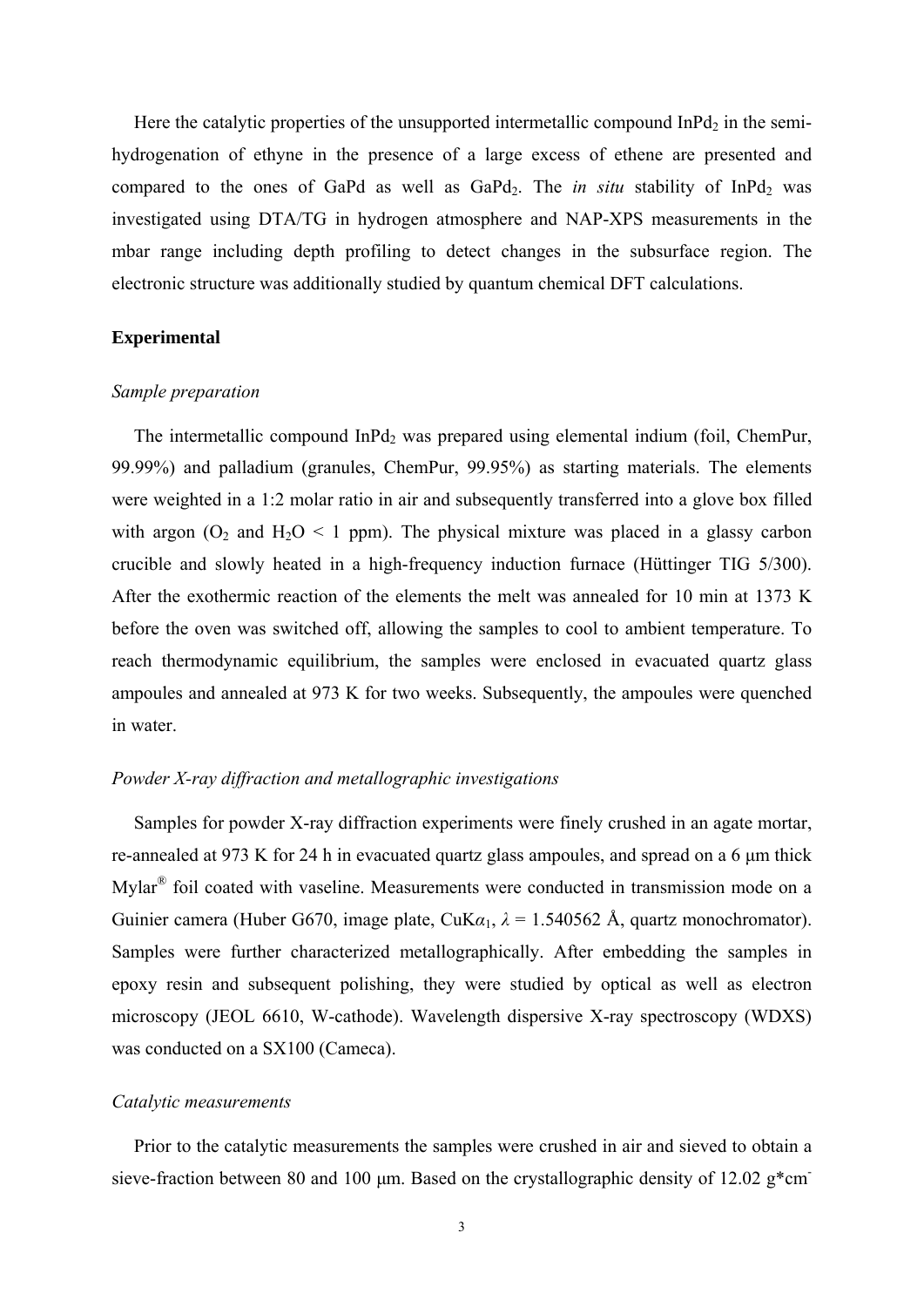$3$ , an average diameter of 90  $\mu$ m and assuming a spherical particle shape, a specific surface area of  $5.6 \times 10^{-3}$  m<sup>2</sup>\*g<sup>-1</sup> results. The InPd<sub>2</sub> powder was mixed with 150 mg catalytically inert BN (Aldrich, hexagonal, 99.5%, 325 mesh) to improve the flow characteristics of the reactants and the heat distribution in the catalyst bed. Measurements were conducted in a catalytically inert quartz glass reactor (inner diameter 7 mm) with a quartz glass frit to support the catalyst bed. A total flow of 30  $cm<sup>3</sup>$ \*min<sup>-1</sup> consisting of 0.5 vol.% C<sub>2</sub>H<sub>2</sub> (Praxair, pre-mixed 5% C<sub>2</sub>H<sub>2</sub> (99.6%) in He (99.996%)), 5 vol.% H<sub>2</sub> (Praxair, 99.999%), 50 vol.% C2H4 (Westfalen Gas, 99.95%) in He (Praxair, 99.999%) was used for temperature-dependent (298 K to 688 K, 19.0 mg InPd<sub>2</sub>) and isothermal (473 K, 28.5 mg InPd<sub>2</sub>) measurements. Gases were mixed using mass flow controllers (Bronkhorst) and the gas phase composition was analyzed using a gas chromatograph (Varian Micro GC CP4900) using three different columns (molecular sieve,  $A\bar{A}_2O_3$  and polydimethylsiloxane). Conversion X of ethyne and selectivity *S* towards ethene were calculated as

$$
X_{C_2H_2} = \frac{c_{in} - c_{out}}{c_{in}} \times 100\%
$$
 and

$$
S_{C_2H_4} = \frac{(c_{C_2H_2,in} - c_{C_2H_2,out})}{(c_{C_2H_2,in} - c_{C_2H_2,out}) + c_{C_2H_6,out} + 2c_{C_4H_3,out}} \times 100\%.
$$

Here,  $c_{in}$  represents the ethyne concentration in the feed and  $c_{out}$  is the ethyne concentration in the outlet gas. Due to the high ethene concentration in the feed, small changes in its concentration caused by the hydrogenation of ethyne can not be detected. Therefore, it is assumed that ethyne is only hydrogenated to ethene, which may be further hydrogenated to ethane. Higher hydrocarbons with more than four carbon atoms were not observed in the experiments.

## *Thermal analysis*

Differential thermal analysis (DTA) and thermogravimetric (TG) measurements were simultaneously conducted on a Netzsch STA 449 F3 DTA/TG equipped with a gas mixing unit to supply a  $25\%$  H<sub>2</sub> (Praxair, 99.999%) in He (Praxair, 99.999%) atmosphere. 161.15 mg of sample in an alumina crucible were employed at a total flow of 12  $\text{cm}^3$ \*min<sup>-1</sup> and a heating rate of 5 K\*min<sup>-1</sup> from 298 K to 773 K. The empty alumina crucible was used for background correction by blind measurements.

# *X-ray photoelectron spectroscopy*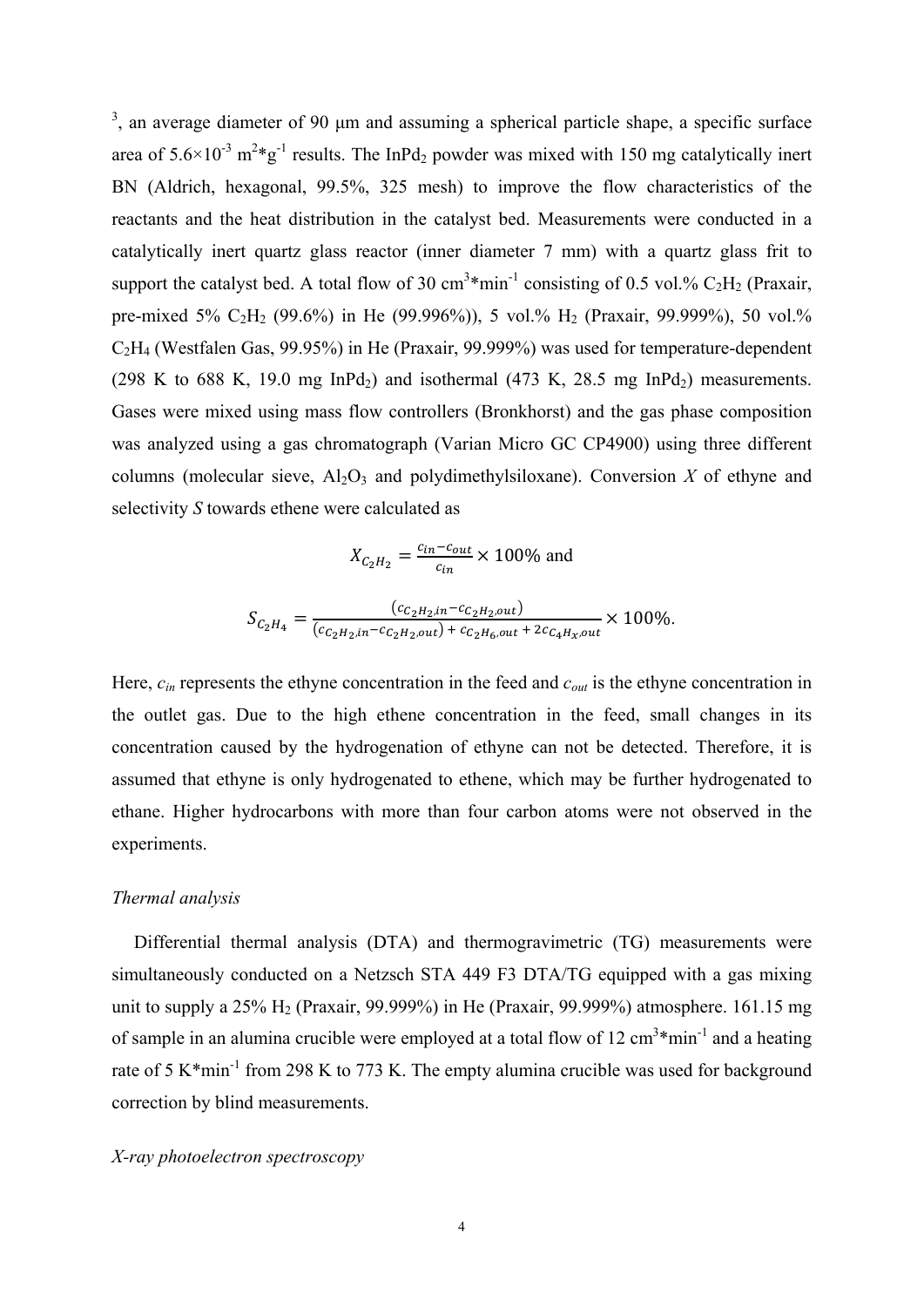X-ray photoelectron spectroscopy (XPS) was conducted using synchrotron radiation at beamline ISISS-PGM at the Helmholtz Zentrum Berlin für Materialien und Energie – Electron storage ring BESSY II. A detailed description of the set-up can be found elsewhere.<sup>[11]</sup> For the measurements, dense pills of  $InPd<sub>2</sub>$  (8 mm in diameter, 1 mm thick) were pressed from finely ground powder in stainless steel pressing tools. XP spectra were measured in HV ( $p < 10^{-8}$  mbar) and under near-ambient pressure. Such an *operando* experiment included introduction of the gases at room temperature (90 vol. $\%$  H<sub>2</sub> and 10 vol.% ethyne, 1 mbar of total pressure), equilibration of the gas atmosphere for 15 min and subsequently heating the sample to 473 K with 20 K\*min<sup>-1</sup>. After equilibration for 15 min, the XP spectra were recorded. The binding energy scale of each spectrum was calibrated by recording the Fermi edge at the respective photon energy. By varying the energy of the incoming radiation, the spectral shape of Pd3*d* and In3*d* and the elemental composition was assessed for various information depths. Spectra were evaluated using Casa XPS.[12] Fitting parameters are listed in Table 1.

For quantitative analysis, the intensity of the signals was corrected for differences in ring current and photon flux before applying tabulated cross sections<sup>[13]</sup> to calculate elemental ratios. Determination of the information depth is based on the calculation of the inelastic mean free path (IMFP) using the NIST Electron IMFP Database.<sup>[14]</sup> The information depth is three times the IMFP, thus 95% of all excited electrons originate from the respective depth.<sup>[15]</sup> The thickness of surface layers was calculated according to ref.  $[16]$ . To verify the catalytic activity during the *operando* measurements, gas-phase analysis was carried out using a Balzers quadrupole mass spectrometer connected by a leak valve to the experimental cell.

# *Quantum Chemical Calculations*

First-principles electronic structure calculations were conducted within the local density approximation (LDA) of the density functional theory (DFT) using the version 9.01 of the all-electron, full-potential local-orbital (FPLO<sup>®</sup>) package.<sup>[17]</sup> Exchange-correlation effects were considered by employing the Perdew-Wang parametrization.<sup>[18]</sup> The semi-core and valence states are treated at the scalar-relativistic level. Lower-lying core states are treated fully relativistic. A well-converged grid of  $20 \times 24 \times 18$  ( $20 \times 22 \times 18$ ) containing 1430 (1320) irreducible *k*-points was used to sample the Brillouin zone of  $InPd<sub>2</sub>$  (GaPd<sub>2</sub>). For elemental Pd and the intermetallic compound GaPd a 20×20×20 *k*-point grid containing 256 and 700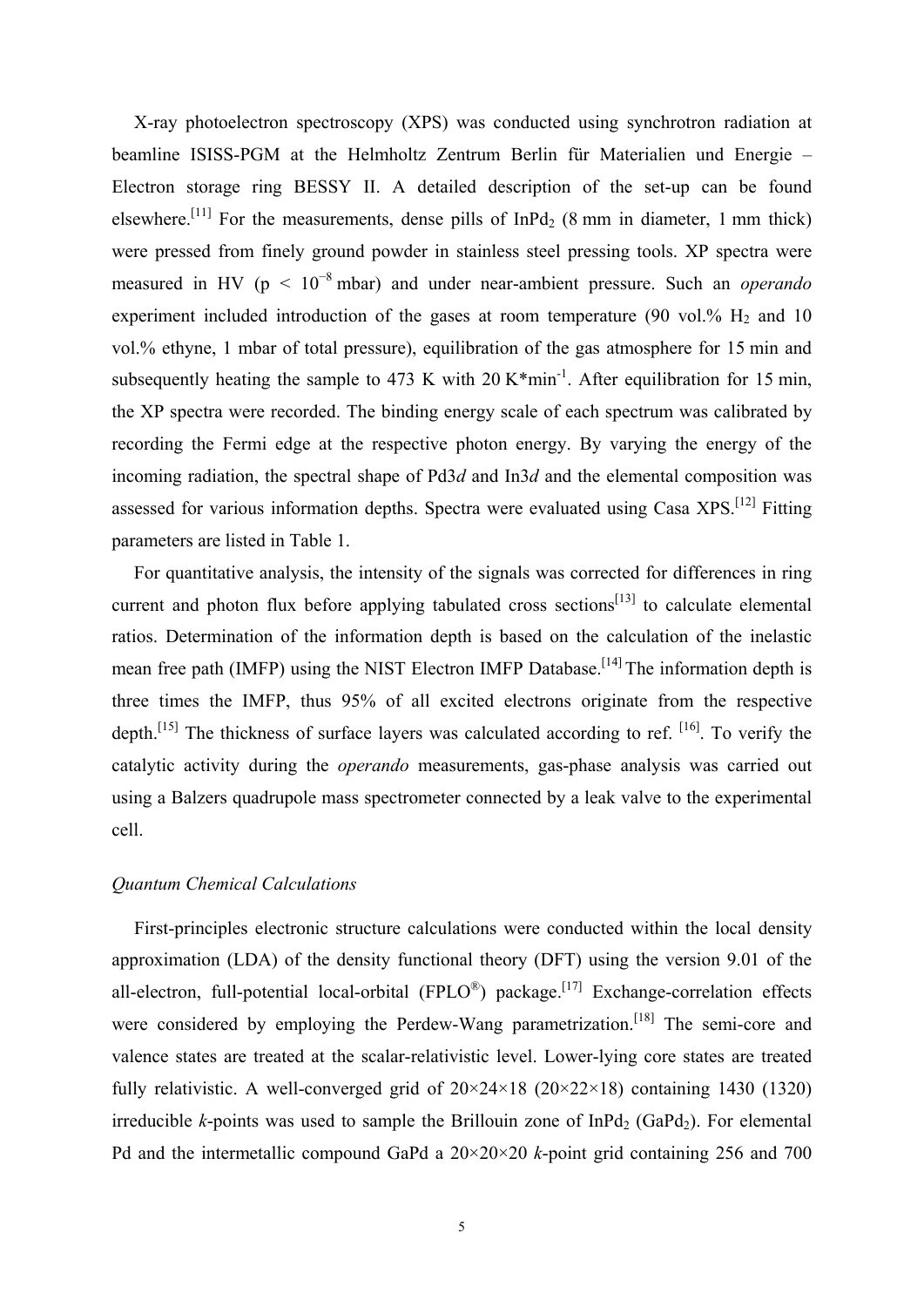irreducible points was applied, respectively. The atom-centered charge densities were expanded up to  $l_{max} = 12$ . Electronic structure calculations of the intermetallic compound InPd<sub>2</sub> are based on the reported experimental lattice parameters of the present study, while calculations of elemental Pd (Cu type of crystal structure), GaPd and  $GaPd<sub>2</sub>$  are based on lattice parameters and atomic coordinates from Refs. [8;19;20]. To calculate the atomic charges in InPd<sub>2</sub>, the electron density was derived from calculations using the tight-binding linearmuffin-tin-orbital (TB-LMTO) program in the atomic sphere approximation  $(ASA)$ ,<sup>[21]</sup> which was subsequently integrated and assigned to basins using the version 4.6 of the program DGrid,<sup>[22]</sup> a procedure based on the quantum theory of atoms in molecules (QTAIM) proposed by Bader.[23] Since it was not possible to reach total space filling of the unit cell volume using moderate overlap values, it was necessary to introduce small empty spheres, resulting in total space filling with an acceptable atom-atom overlap of 14%. The following radii of the atomic spheres were applied for  $InPd_2$ :  $r(In) = 1.65$  Å,  $r(Pd1) = 1.42$  Å,  $r(Pd2) =$ 1.47 Å. The radii of the empty spheres were in the range of 0.37-0.58 Å.

### **Results and Discussion**

The intermetallic compound  $InPd<sub>2</sub>$  is obtained by melting the elements in the required ratio by induction heating and subsequent annealing at 973 K for two weeks. The samples are brittle and can be crushed in an agate mortar. Characterization by powder X-ray diffraction (Figure 1) shows that all diffraction peaks can be assigned to the intermetallic compound InPd<sub>2</sub> (space group *Pnma*,  $a = 5.6149(6)$  Å,  $b = 4.2160(6)$  Å,  $c = 8.226(1)$  Å, Co<sub>2</sub>Si type of structure<sup>[24]</sup>) and is, together with the results from metallography, confirming the single-phase nature of the sample.

The crystal structure of  $InPd<sub>2</sub>$  comprises two different crystallographic palladium positions, each with a coordination of thirteen atoms (Fig. 1). Out of these, eight nearest neighbors are palladium atoms. The closest Pd-Pd distance in GaPd<sub>2</sub> is 2.8165 Å,<sup>[8]</sup> while the closest Pd-Pd distance in InPd<sub>2</sub> (2.8497 Å) is only marginally longer by 1.2%. In both compounds the number of Pd-Pd contacts is significantly lower than in elemental palladium (12 Pd neighbors) and the distance between the palladium atoms (2.7511 Å for elemental palladium)<sup>[20]</sup> is increased by around 4%. These structural features result in a nearly identical site-isolation for both compounds, making them valuable candidates to test for electronic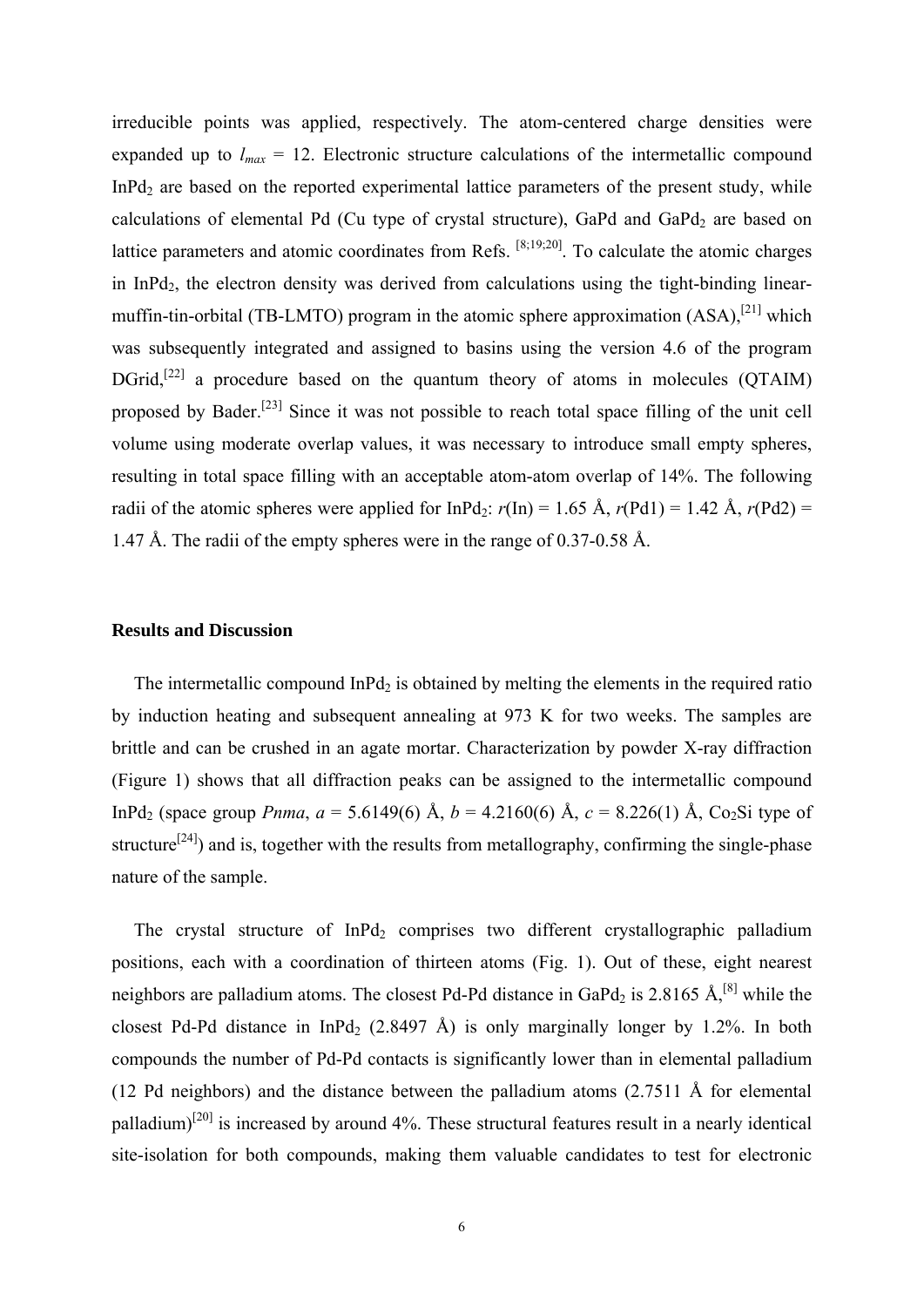influences in the semi-hydrogenation of ethyne. In contrast, the main group elements in the Co<sub>2</sub>Si type of structure are surrounded by ten transition metal atoms. As opposed to the closest Pd-Pd distance, which varies by only 1.2% between  $GaPd<sub>2</sub>$  and  $InPd<sub>2</sub>$ , the closest distances between palladium and the main group metal are 2.5438 Å and 2.6891 Å for GaPd<sub>2</sub> and InPd<sub>2</sub>, respectively, corresponding to a difference of  $5.7\%$ . Since the isolation of the transition metal atoms is likely to be decisive for the selectivity, the larger difference in the latter distances should be only of minor influence on the catalytic properties.

As mentioned above, exchanging gallium by indium is not causing major changes to the atomic arrangement within the crystal structure of  $GaPd<sub>2</sub>$ . One would expect more important differences in their respective electronic structures. Valence band structures obtained from the calculated electronic density of states (DOS) and XPS experiments on as-prepared samples are compared in Figure 2. The experimental position as well as the width of the main valence band peak (photon energy of 720 eV and 770 eV for InPd<sub>2</sub> and GaPd<sub>2</sub>, respectively) are in good agreement with the quantum chemical calculations, thus validating the bulk electronic structure as representation of the surface electronic structure in these cases. Especially the low density of states at the Fermi energy confirms the absence of elemental palladium, which would result in a large number of states at the Fermi energy.

As shown in Figure 3, InPd<sub>2</sub> and GaPd<sub>2</sub> display rather similar density of states. In both cases, the partial Pd4*d* DOS contributes the most to the total DOS just below the Fermi energy  $(E_F)$ . They all exhibit a band-gap around -6 eV, and significantly modify the electronic structure near the Fermi level when compared to elemental  $Pd<sub>1</sub>$ <sup>[6;25]</sup> These strong modifications result from the formation of covalent bonds in the intermetallic compounds, which is indicated by the intermixing (hybridization) of the Pd4*d* and 4*s* states with the *s* and *p* valence electrons of the main group metals. As in many other intermetallic compounds, these features can be linked with a higher thermodynamic stability of  $InPd<sub>2</sub>$  and  $GaPd<sub>2</sub>$  in comparison to elemental Pd.[1;6;25;26] A detailed analysis of the chemical bonding applying the electron localizability approach<sup>[27]</sup> to both compounds is ongoing. Integration of the electron density obtained by the LMTO calculations resulted in a charge transfer from In to Pd  $(Im^{0.8+}Pd_2^{0.4-})$ , which is in accordance to their respective Pauling electronegativities (In 1.8; Pd  $2.2^{[28]}$ ).

Because of these similarities, it is necessary to quantify the differences between the intermetallic compounds  $InPd<sub>2</sub>$  and  $GaPd<sub>2</sub>$  to shed light on how dissimilar the electronic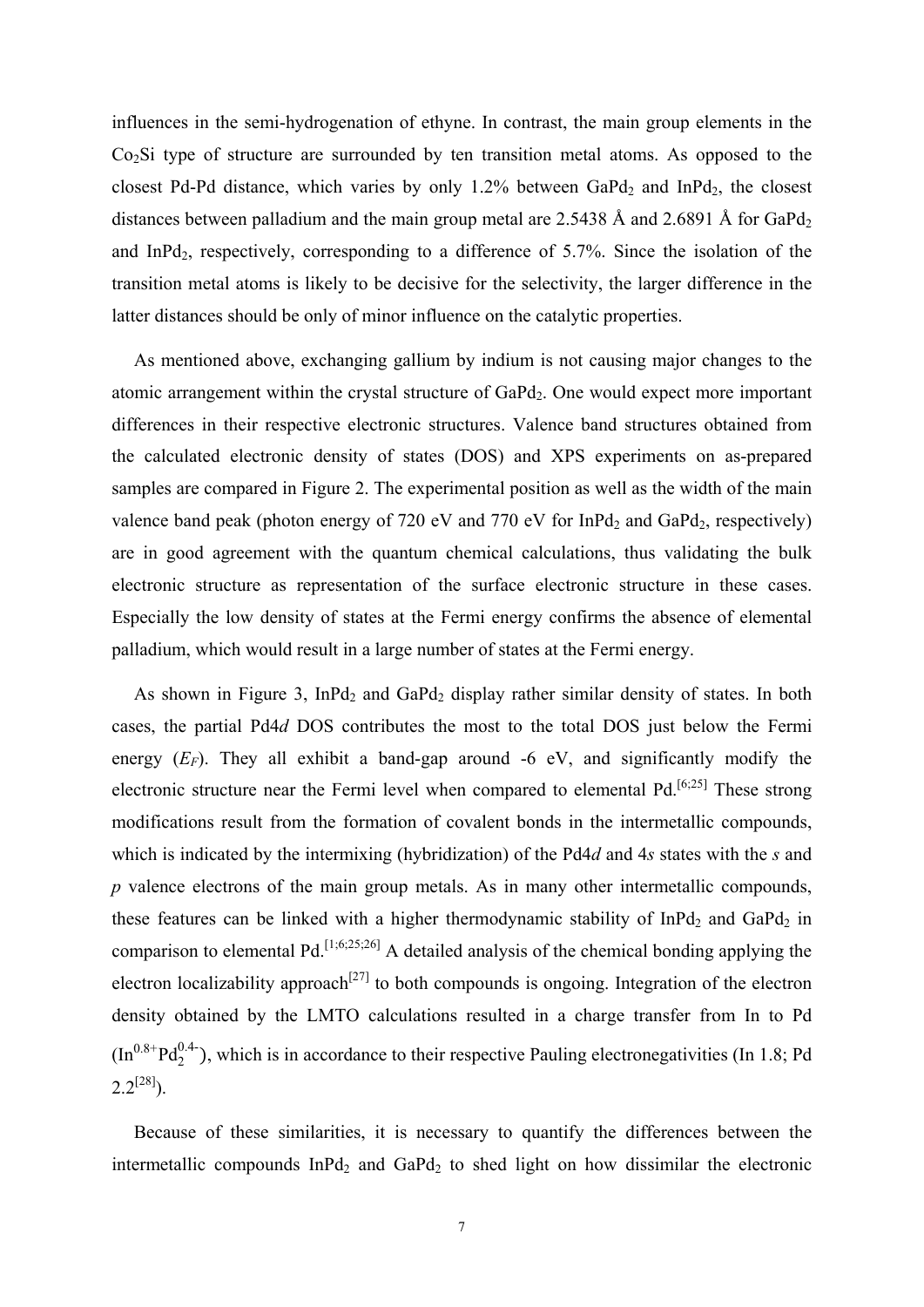structures are in contrast to the respective atomic structures.[29-32] Details of the Pd4*d* partial density of states (pDOS) of InPd<sub>2</sub> and GaPd<sub>2</sub> are shown in Table 2 together with the ones from the intermetallic compound GaPd (FeSi type of crystal structure) and elemental Pd (Cu type of crystal structure) (the Pd4*d* pDOS was convoluted with a Gaussian function ( $\sigma$  = 0.6 eV) and subsequently normalized to the maximum intensity for a straight forward comparison). InPd<sub>2</sub> and GaPd<sub>2</sub> hold small differences in their respective centers of gravity (0.3 eV) and *d*-band widths (0.4 eV) (Table 2). Furthermore, the obtained value of the density of states at the Fermi level is identical in both compounds. Hydride formation in these cases is excluded because PdH causes a narrowing of the Pd valence *d*-band together with a shift towards lower energies of the Pd DOS. Thus, states are depleted from the *d*-band region when Pd interacts with hydrogen. The bonding state between Pd and H forms a new band below the bottom of the Pd *d*-band and the Fermi energy is shifted upward relative to the *d*band. This upward shift reduces the DOS at the Fermi level. These effects are also observed in Pd<sub>4</sub>H, but to a less extent.  $[33]$ 

In summary, the two compounds possess very similar electronic and atomic structures, thus the relative influence of these factors can not be set apart strictly and a simple relation between them and the catalytic properties observed in these compounds is difficult to obtain. On the other hand, GaPd and GaPd<sub>2</sub> present more noticeable differences in their respective electronic structures, despite their very similar catalytic semi-hydrogenation properties (in both cases selectivity to ethene is  $75\%$  <sup>[1;6]</sup>). Particularly, GaPd presents a much narrower *d*band width (by 0.9 eV) as well as a lower DOS at the Fermi level (by 0.2 states\*eV<sup>-1\*</sup>atom<sup>-1</sup>) and a lower lying center of gravity (by  $0.4 \text{ eV}$ ) than GaPd<sub>2</sub>. Therefore, the observed catalytic performances of both compounds in the semi-hydrogenation of ethyne can be better associated with the active-site isolation concept, where both systems present similar geometrical features (Pd-Pd distances listed in Table 2). In the same line, we can anticipate that InPd<sub>2</sub> will perform similar to GaPd<sub>2</sub> in the semi-hydrogenation due to the isolation of the active sites. However, a small increase in selectivity might be expected because of its more specific (narrower)  $d$ -band<sup>[34;35]</sup> and the 1.2% increase in the closest Pd-Pd distance.

## *In situ stability*

The correlation of the calculated electronic and structural characteristics with the catalytic properties is only possible if the compounds are stable under reaction conditions. While this has been proven for  $GaPd_2$ ,<sup>[36]</sup> the *in situ* stability of InPd<sub>2</sub> has not yet been investigated. A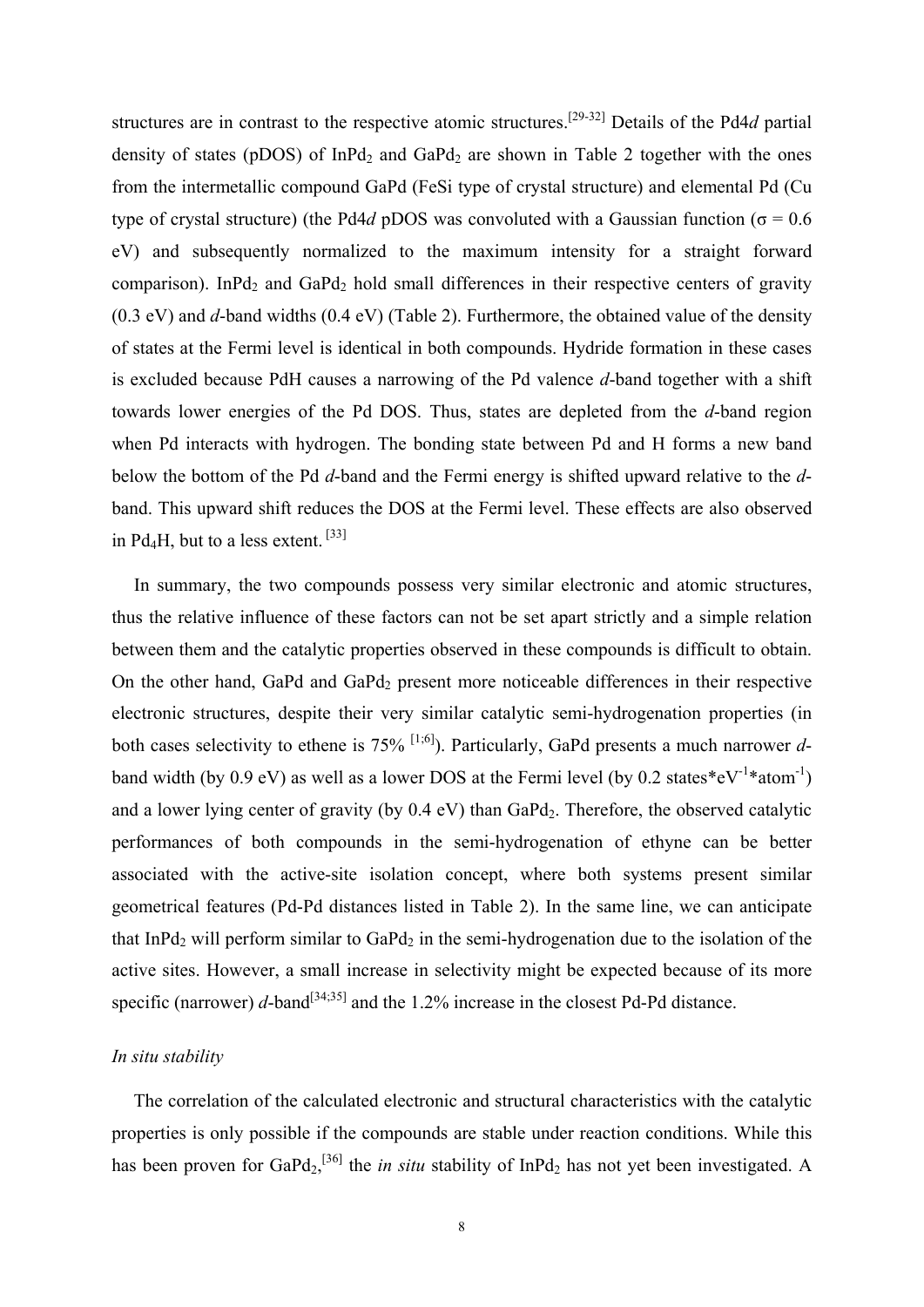study by *Kohlmann* showed that InPd<sub>2</sub> is not absorbing significant amounts of hydrogen even at a pressure of 39 MPa.<sup>[10]</sup> This is valuable information, since intermetallic compounds can be prone to hydride formation, resulting in changes of the electronic as well as crystallographic structure. To study the temperature-dependent stability of  $InPd<sub>2</sub>$  under  $H<sub>2</sub>$ containing atmosphere, combined differential thermal analysis (DTA) and thermogravimetry (TG) at ambient pressure were employed. The obtained DTA and TG traces of InPd<sub>2</sub> in  $25\%$  $H<sub>2</sub>$  in He from 298 K to 773 K are shown in Figure 4. Over the whole temperature range neither exothermic nor endothermic signals could be detected, indicating no phase transition, hydride formation nor decomposition of the compound. The TG measurement showed only a very small mass loss of 0.1% starting at 520 K. Since this temperature is too high for the desorption of adsorbed water, it is assigned to the reduction of oxidic species on the surface of the InPd<sub>2</sub> particles, due to the air contact of the sample.

After excluding bulk hydride formation, the near-surface region of bulk  $InPd<sub>2</sub>$  was investigated by XPS in high vacuum (HV) as well as under near-ambient pressure at one mbar pressure. The *operando* activity is confirmed by the observation of the mass traces of  $C_2H_4/C_2H_6$  in the mass spectra (Figure 5). 15 minutes after reaching the steady state, XP spectra are recorded.

To determine possible compositional variations within the near-surface region as well as to test for modifications in the subsurface region, non-destructive depth-profiling was applied by variation of the energy of the incoming photons. In HV, InPd<sub>2</sub> is only showing one symmetric Pd3*d* signal at 335.4 eV (Fig. 6), which is shifted by 0.4 eV to higher binding energy compared to elemental palladium (335.0  $eV^{[37]}$ ). The signal does not significantly change its position (i.e.  $>0.1$  eV) with variation of the photon energy, only the FWHM is decreasing the more surface sensitive the measurements become. This observation is assigned to the decreasing resolution of the XPS measurements with increasing photon energy. The binding energy shift reveals the strong modification of the electronic structure of elemental palladium after the formation of InPd<sub>2</sub>, exhibiting the same trend as observed for GaPd<sub>2</sub>,<sup>[36]</sup> GaPd<sup>[25]</sup> and ZnPd.<sup>[38]</sup>

Concerning the In3*d* region, two signals are observed. The first corresponds to a binding energy of 443.4 eV, while the second is located at 444.4 eV (Figure 6). Comparison to literature data<sup>[39]</sup> and considering the weight loss detected in the DTA/TG measurements leads to the assignment of the signal at 444.4 eV to an oxidized In species. This leaves the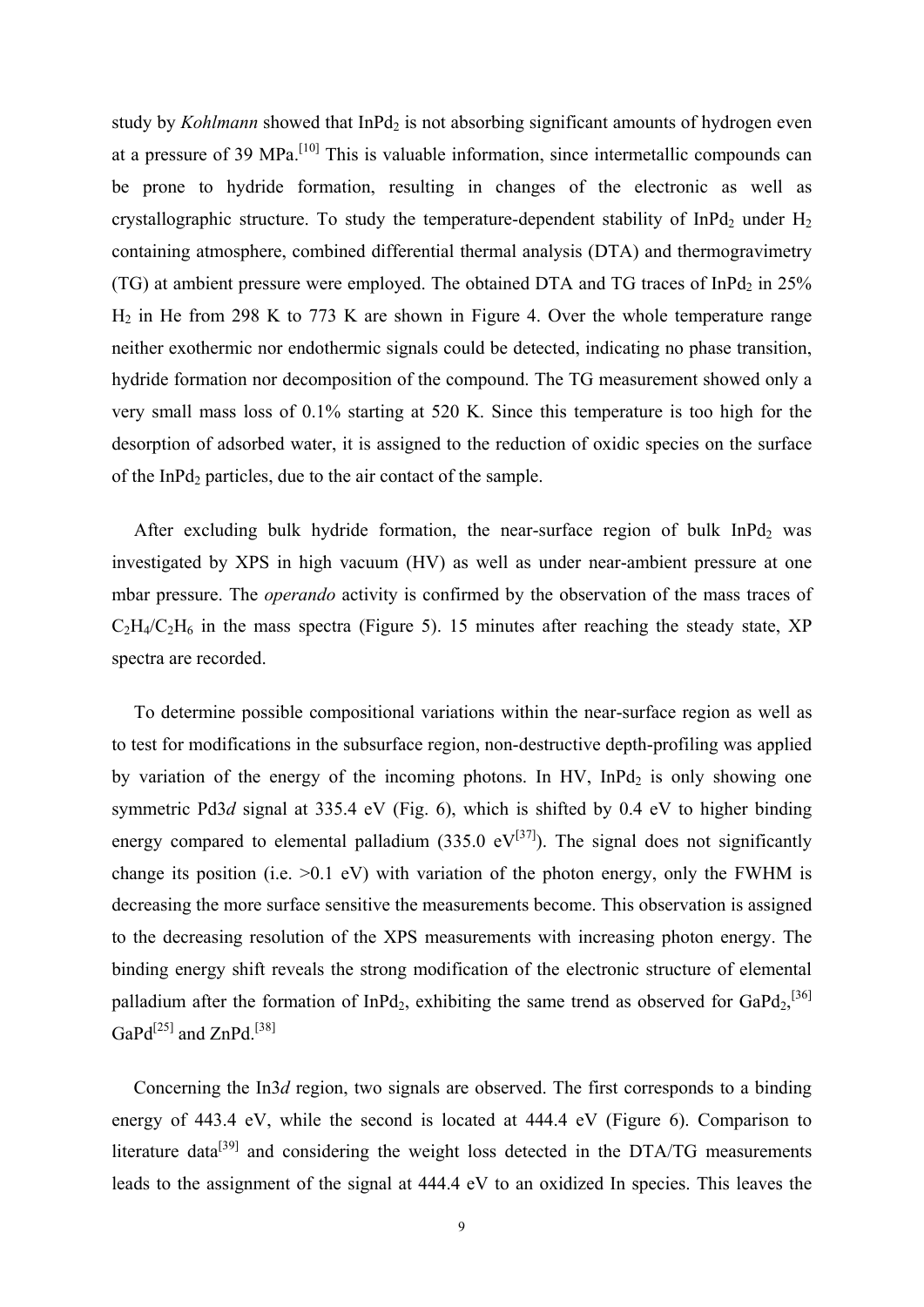signal at  $443.4$  eV for the intermetallic indium in InPd<sub>2</sub>, corresponding to a shift to lower binding energy of around 0.4 eV compared to elemental indium 443.84 eV.<sup>[40]</sup> The assignment of oxidized and intermetallic indium in the spectra is further corroborated by comparison of the variation of the intensity-ratio of the two signals with the incident photon energy. Increasing volume contribution leads to decreasing intensity of the signal at 444.4 eV, while the signal at 443.4 eV gains intensity. This is in line with either oxidized indium patches or a closed oxide layer on the surface. To distinguish between the two models, the thickness of the oxide layer was calculated based on the IMFP and the intermetallic/oxide ratio at three different depths, assuming a closed layer. As result, a thickness of 2 Å and 1 Å was obtained under HV and *in situ* conditions, respectively. This excludes a closed oxidic layer, showing the accessibility of the intermetallic surface, which is reflected in the significant catalytic activity of the sample right from the start (Fig. 5 and Fig. 7). By further analysis of the intermetallic contribution to the Pd3*d* and In3*d* spectra, the Pd:In ratio can be derived, revealing a surface which is slightly enriched in indium (Fig. 6c) which is very similar to GaPd<sub>2</sub>, whose surface is enriched in gallium.<sup>[41;42]</sup> In both cases the enrichment is likely caused by the oxophilicity of the main group metal. Nevertheless, with increasing probing depth, the composition approaches the bulk composition of  $\ln_{1.00(2)}Pd_{1.94(3)}$  as obtained by WDX.

Upon exposure of the sample to reaction conditions, no changes were observed in the case of the Pd3*d* spectra (Fig. 6a). In contrast, some changes occurred in the In3*d* region (Fig. 6b). In reductive atmosphere and at elevated temperature, most of the signal corresponding to oxidized indium is lost. Comparison of the intermetallic Pd:In ratio under reactive atmosphere to the one obtained in HV reveals a slight decrease, corresponding to the diffusion of the reduced indium into the intermetallic near-surface region. Thus, the near ambient pressure investigations reveal a high stability of the bulk and the surface of  $InPd<sub>2</sub>$ against hydride formation. In addition, no decomposition of the intermetallic compound was detected in the investigated temperature range. This surface stability also enables the bulk DOS being directly applied to study the catalytic properties as discussed above.

# *Catalytic properties*

Even though the surface of  $InPd<sub>2</sub>$  is rich in indium, the experimental valence band structure of the surface corresponds well to the calculated valence band structure of the bulk. Having established the stability of InPd<sub>2</sub> under reaction conditions, the catalytic performance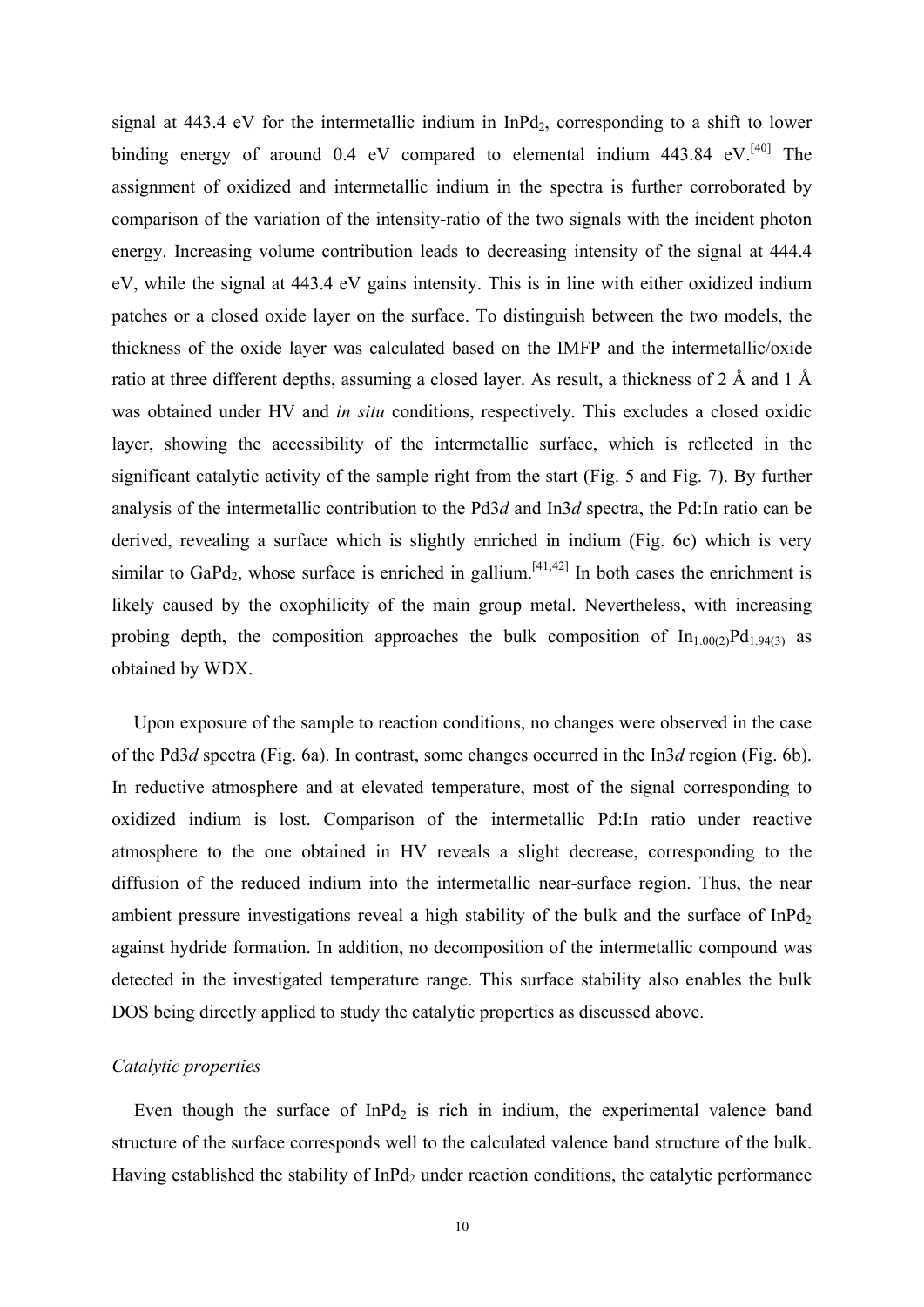of unsupported InPd<sub>2</sub> in the semi-hydrogenation of ethyne was measured in the presence of large amounts of ethene to mimic industrial conditions  $(C_2H_2:C_2H_4 = 1:100)$ . Since the intermetallic surface is not fully covered with oxides,  $InPd<sub>2</sub>$  should be catalytically active. Temperature-dependent measurements reveal an activity maximum at 507 K (Fig. 7a). With up to 93% the selectivity towards ethene is very high up to 600 K and, interestingly, increases with increasing conversion in the temperature range from  $425 - 575$  K. The C4-selectivity of InPd2 shows a peculiar behavior, being high at low and high temperature and showing a broad minimum at conversions higher than 10%. At temperatures higher than 600 K, the C4 fraction becomes the main product. The fully hydrogenated product ethane is only observed in relatively large amounts (up to 30%) below 450 K. Whereas the temperature-dependent experiment revealed the expected high selectivity towards ethene (Fig. 7a), the stability and deactivation behavior (e.g. by carbon deposits or sintering) should be assessed separately.

To allow direct comparison with the catalytic properties of the isostructural compound GaPd<sub>2</sub>, InPd<sub>2</sub> was tested under identical conditions, i.e. isothermally at  $473$  K and conversions between 90-95%. Under these conditions,  $InPd<sub>2</sub>$  reveals a very high stability and an excellent selectivity of 80% towards ethene (Fig. 7b). In comparison to the selectivity of unsupported GaPd<sub>2</sub> of 75%, the selectivity of InPd<sub>2</sub> is slightly higher. This is in accordance with the expectations from the slightly larger Pd-Pd distance<sup>[43,44]</sup> as well as the quantum chemical calculations, from which a slightly higher selectivity for  $InPd<sub>2</sub>$  is expected because of the narrower *d* block in comparison to GaPd<sub>2</sub>.<sup>[34;35]</sup>

Under reaction conditions,  $InPd<sub>2</sub>$  and  $GaPd<sub>2</sub>$  reveal a ratio of Pd:In or Pd:Ga in the nearsurface region of 1.6 (Fig. 6 and Ref.  $[42]$ ). Deriving the specific surface area by purely geometrical considerations  $(5.6 \times 10^{-3} \text{ m}^2 \text{g}^{-1}$  for InPd<sub>2</sub> and  $2.1 \times 10^{-2} \text{ m}^2 \text{g}^{-1}$  for GaPd<sub>2</sub>), a specific activity can be estimated by assuming that all Pd atoms in the near-surface region are catalytically active. With 31 and 29 molecules ethyne per Pd atom and per second the specific activities of InPd<sub>2</sub> and GaPd<sub>2</sub>, respectively, are very similar. In contrast, the activity of unsupported GaPd is only  $1/30$  of GaPd<sub>2</sub>.<sup>[42]</sup> This reveals a qualitative trend between the position of the *d* block and the specific activity for the intermetallic compounds: The closer the *d* block is to the Fermi energy, the higher the activity is. Puzzling is the rather low specific activity of elemental palladium (1-2  $mol_{C_2H_2}mol_{Pd}^{1} s^{-1}$  [3][45]) which should be much higher due to the location of the *d* states. Considering the rich *in situ* sub-surface chemistry of palladium,[46] this can be rationalized. Upon formation of palladium hydrides, the band structure is only weakly affected in the vicinity of the Fermi energy,<sup>[47]</sup> thus a very active but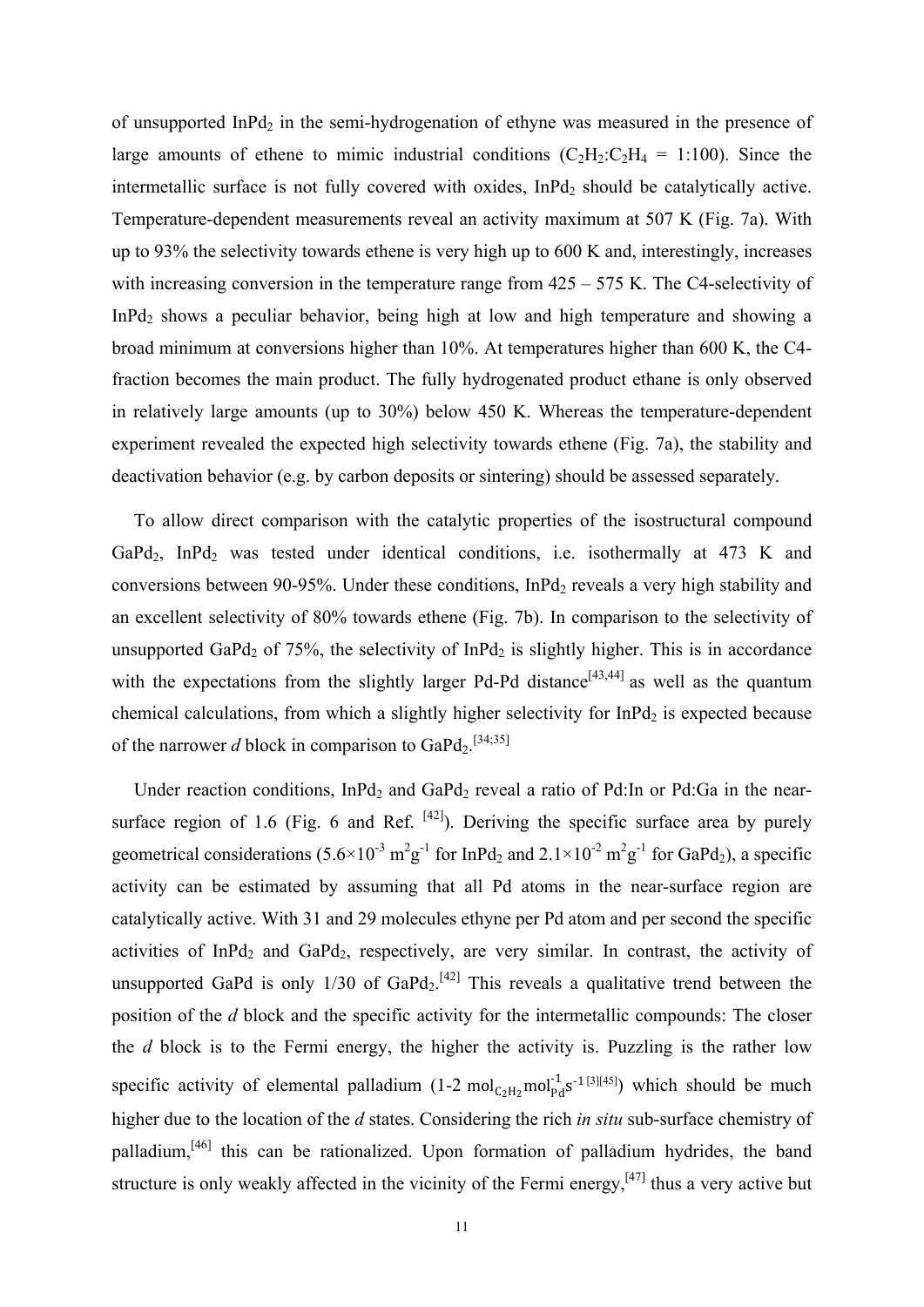unselective catalytic behavior is expected ( $W_d \approx 5$  eV,  $G_c = -2.4$  eV). In contrast, calculations on hypothetical Pd carbides in the NiAs and the NaCl type of structures result in a strongly structured *d-*band with similar number of states at the Fermi level than elemental Pd (three sections, total  $W_d \approx 5$  eV,  $G_c = -3.1$  eV,  $DOS(E_F) \approx 0.6$  states\*eV<sup>-1\*</sup>atom<sup>-1</sup>).<sup>[48]</sup> These changes are very similar to the ones occurring upon formation of the intermetallic compounds and might contribute to the higher selectivity of palladium catalysts when the subsurface Pd/C phase is present.<sup>[49]</sup> In addition, the experimentally observed stabilities under reaction conditions follow the sequence derived from the DOS at the Fermi energy. The higher the DOS at  $E_F$ , the lower the stability against segregation or hydride formation should be,<sup>[26]</sup> leading to the sequence GaPd > InPd<sub>2</sub>  $\approx$  GaPd<sub>2</sub> > Pd. Indeed, GaPd shows much less segregation than GaPd<sub>2</sub> or InPd<sub>2</sub><sup>[25]</sup> and Pd tends to form palladium hydrides and to allow sub-surface chemistry<sup>[46]</sup> – both effects being not present in the case of the intermetallic compounds.

In summary, the intermetallic compound  $InPd<sub>2</sub>$  reveals a slight increase in selectivity compared to GaPd<sub>2</sub>, which can be expected due to the small increase in the closest Pd-Pd distance as well as the narrower *d* block. This high selectivity leads to excellent long-term stability since deactivation by carbonaceous deposits is avoided. Surprisingly, the palladium atoms in InPd<sub>2</sub> and GaPd<sub>2</sub> are 30 times more active than in GaPd. The reason for this difference in specific activity is not known yet, but might be due to the differences in the electronic structures, i.e. the shift of the *d* block closer to the Fermi energy. The site-isolated intermetallic compounds  $InPd<sub>2</sub>$ ,  $GaPd<sub>2</sub>$  and  $GaPd -$  the latter possessing a very different electronic structure – reveal all very similar selectivities towards ethene in the semihydrogenation of ethyne. This is a strong indication that the atomic arrangement has an overwhelming effect on the selectivity in the semi-hydrogenation of ethyne. Catalytic investigations on other intermetallic compounds are ongoing to further investigate the different influences.

### **Conclusion**

The intermetallic compound InPd<sub>2</sub> was successfully synthesized as single-phase material. Comparison of its crystal structure to isostructural  $GaPd<sub>2</sub>$  reveals only marginal structural differences between the two compounds. *Operando* measurements in reactive atmosphere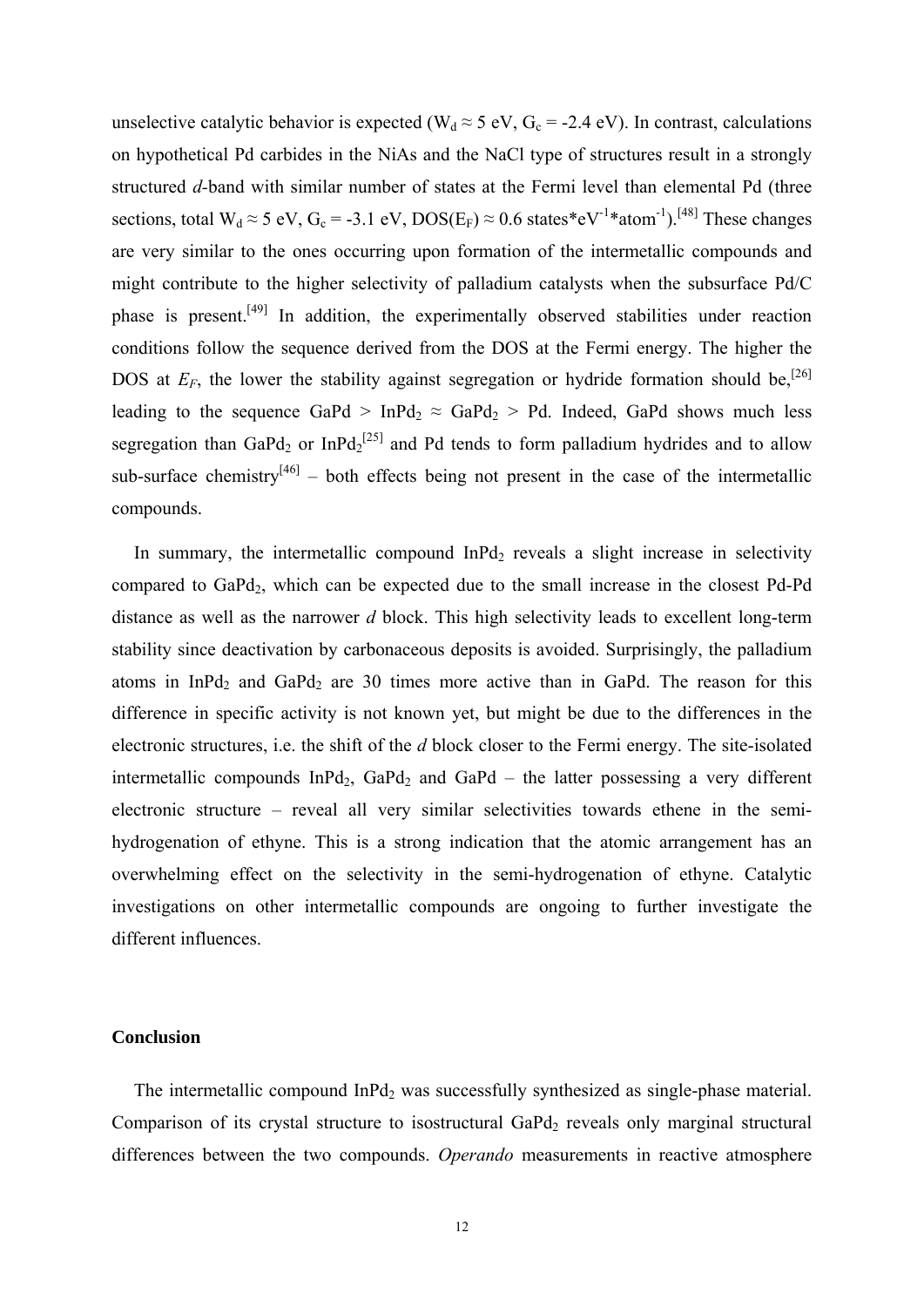and in the presence of hydrogen confirmed the stability of  $InPd<sub>2</sub>$  and the absence of hydride formation and phase transitions.

Catalytic testing of  $InPd<sub>2</sub>$  in the semi-hydrogenation of ethyne revealed excellent stability and slightly higher selectivity to ethene of  $80\%$  than for  $GaPd_2$  (75%). Comparison of the electronic structure of  $InPd<sub>2</sub>$  and  $GaPd<sub>2</sub>$  depict only small differences, which does not allow assigning the small selectivity differences to the electronic influences. Considering the catalytic behaviour and electronic structure of GaPd, a possible minor influence of the width of the Pd4*d* band on the catalytic selectivity is identified, while a position of the *d*-band closer to the Fermi energy seems to enhance the activity strongly. In conclusion, the selectivity towards ethene is governed mainly by the active-site isolation, verifying the siteisolation concept in ethyne semi-hydrogenation.

# **Acknowledgement**

We thank the Helmholtz Zentrum Berlin für Materialien und Energie – Electron storage ring BESSY II for the provided beamtime at the ISISS-PGM beamline (Project No. 2009 1 80693) and H. Borrmann and U. Burkhardt for XRD measurements and metallography investigations, respectively. Insightful discussion with R. Schlögl is gratefully acknowledged.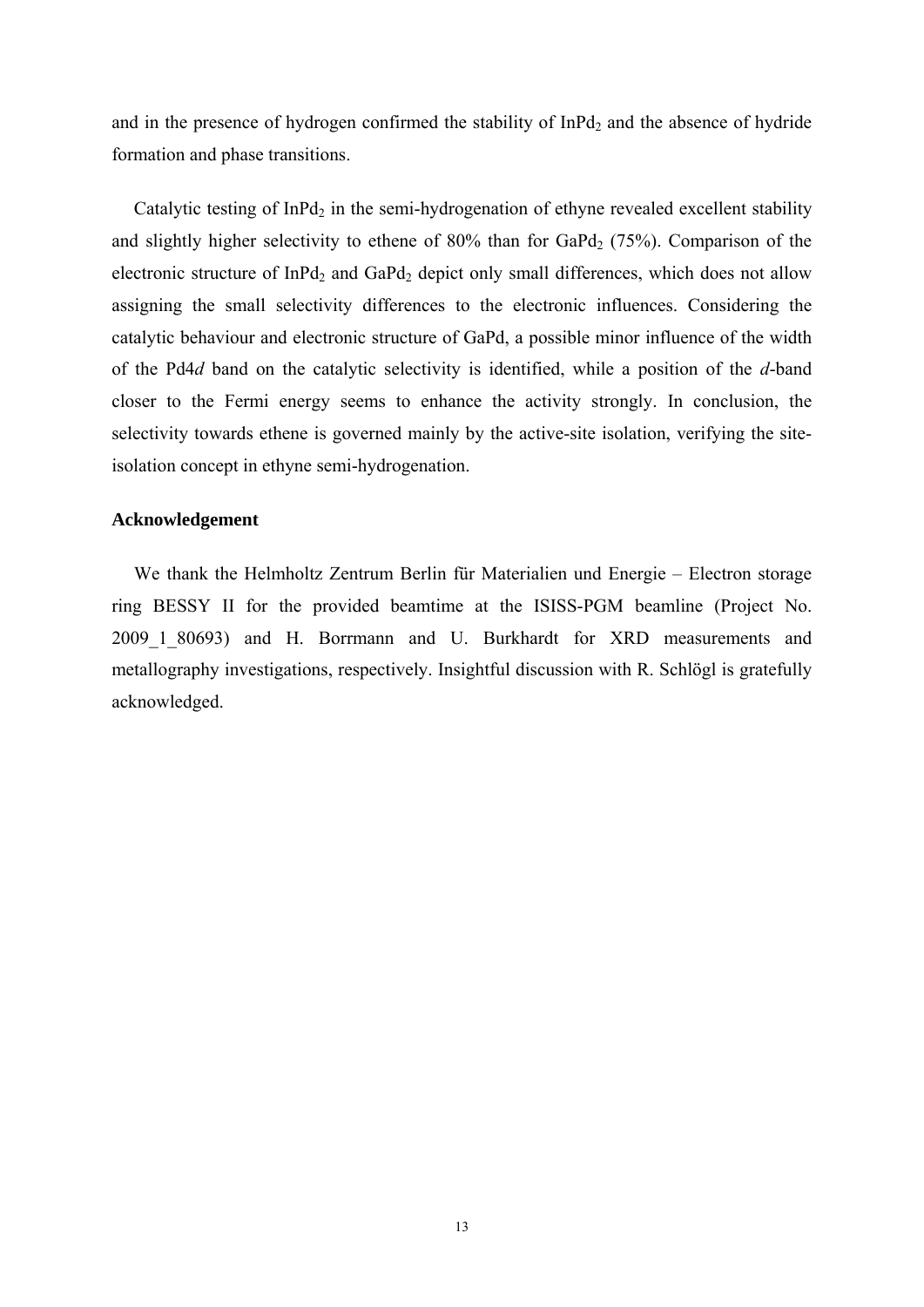

Figure 1: Powder X-ray diffraction pattern (top) and calculated diffraction pattern (bottom) of InPd<sub>2</sub>. The insets display the crystal structure of  $InPd<sub>2</sub>$  and atomic environments of In, Pd<sub>1</sub> and Pd<sub>2</sub>, respectively.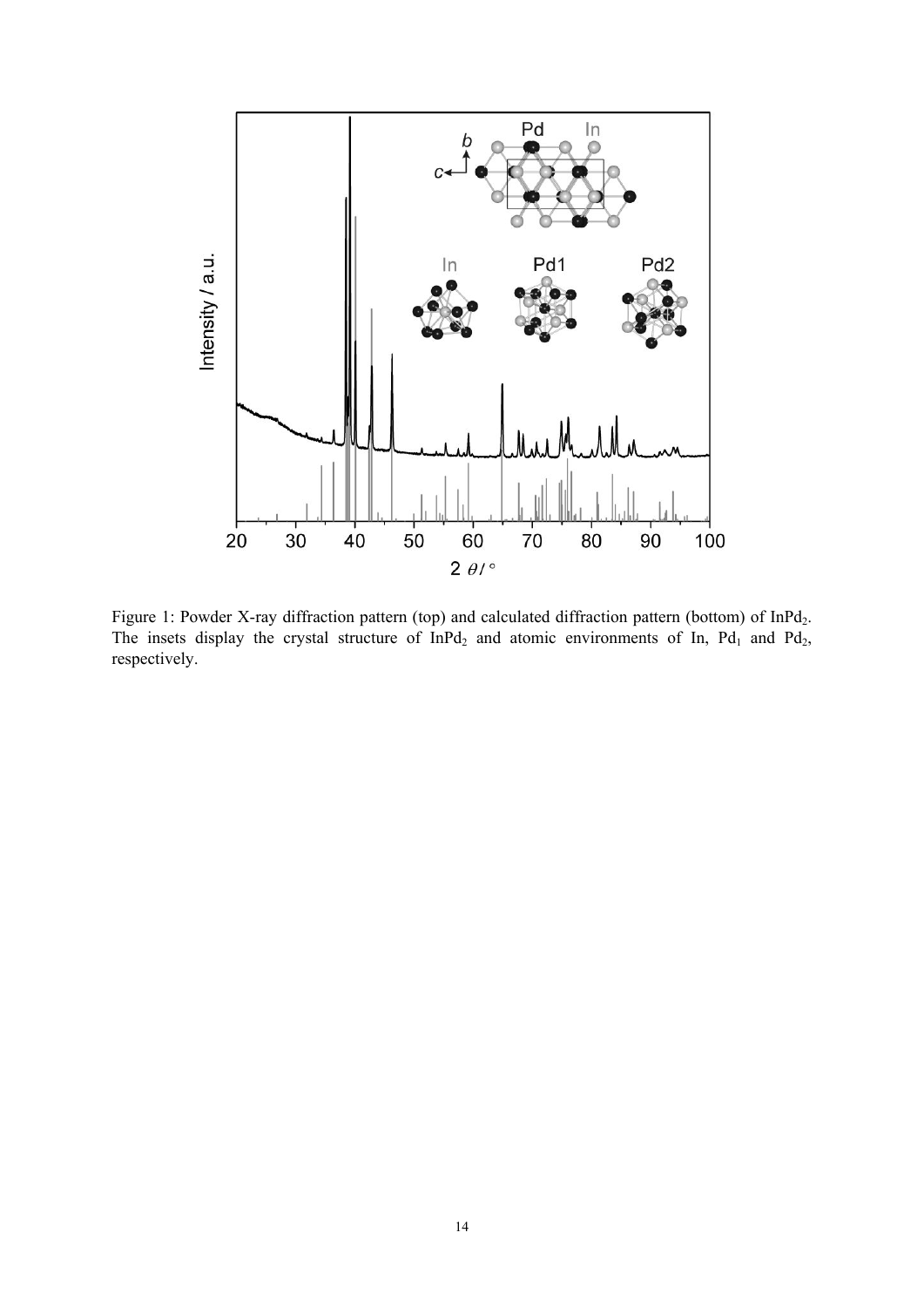

Figure 2: Comparison of experimental (obtained from XPS) and theoretical (obtained by DFT calculations) valence band structures of InPd<sub>2</sub> (top, photon energy 720 eV) and GaPd<sub>2</sub> (bottom, 770 eV) in the as-prepared state.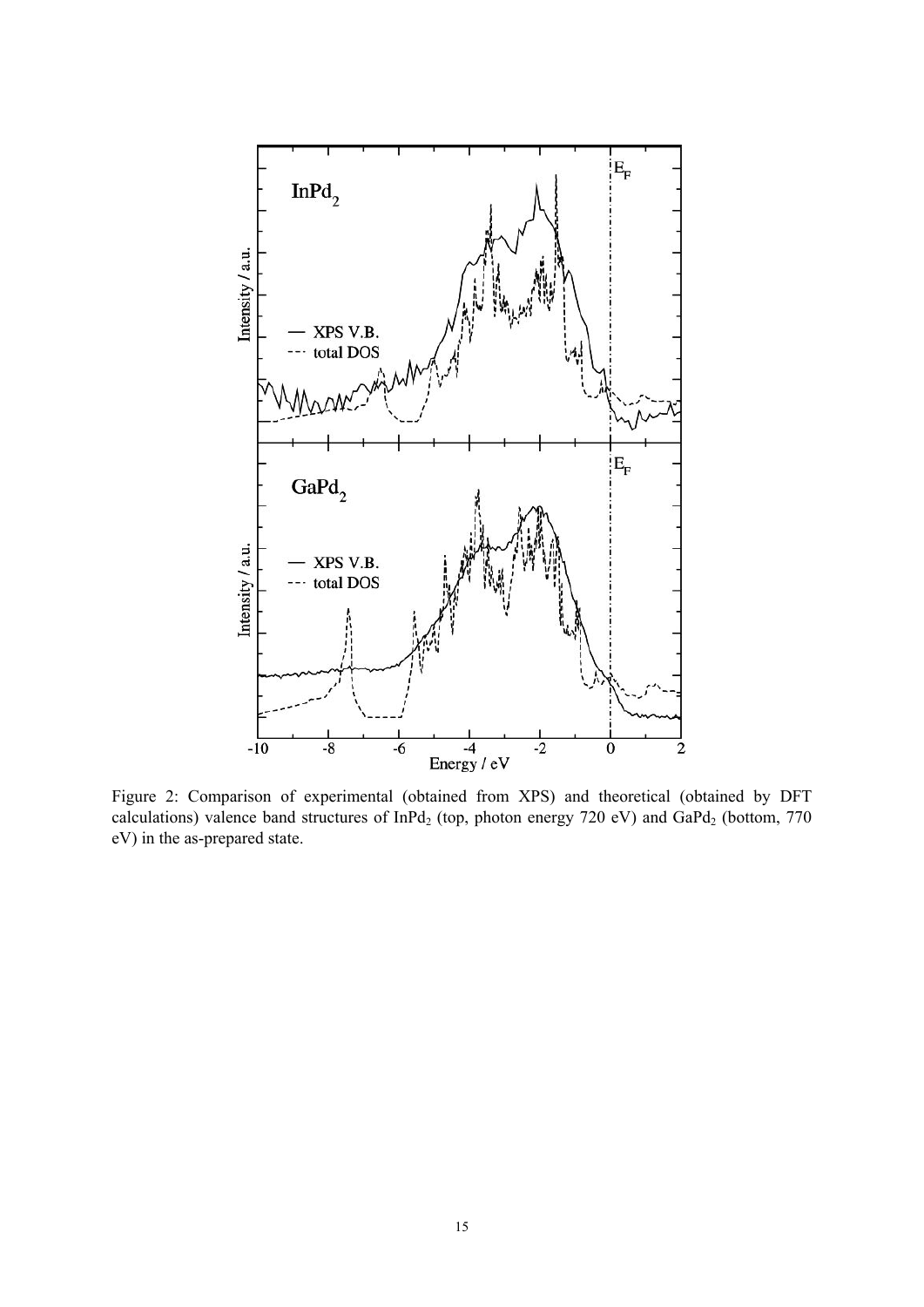

Figure 3: Added-up total and partial bulk density of states of InPd<sub>2</sub>, GaPd<sub>2</sub> and elemental Pd.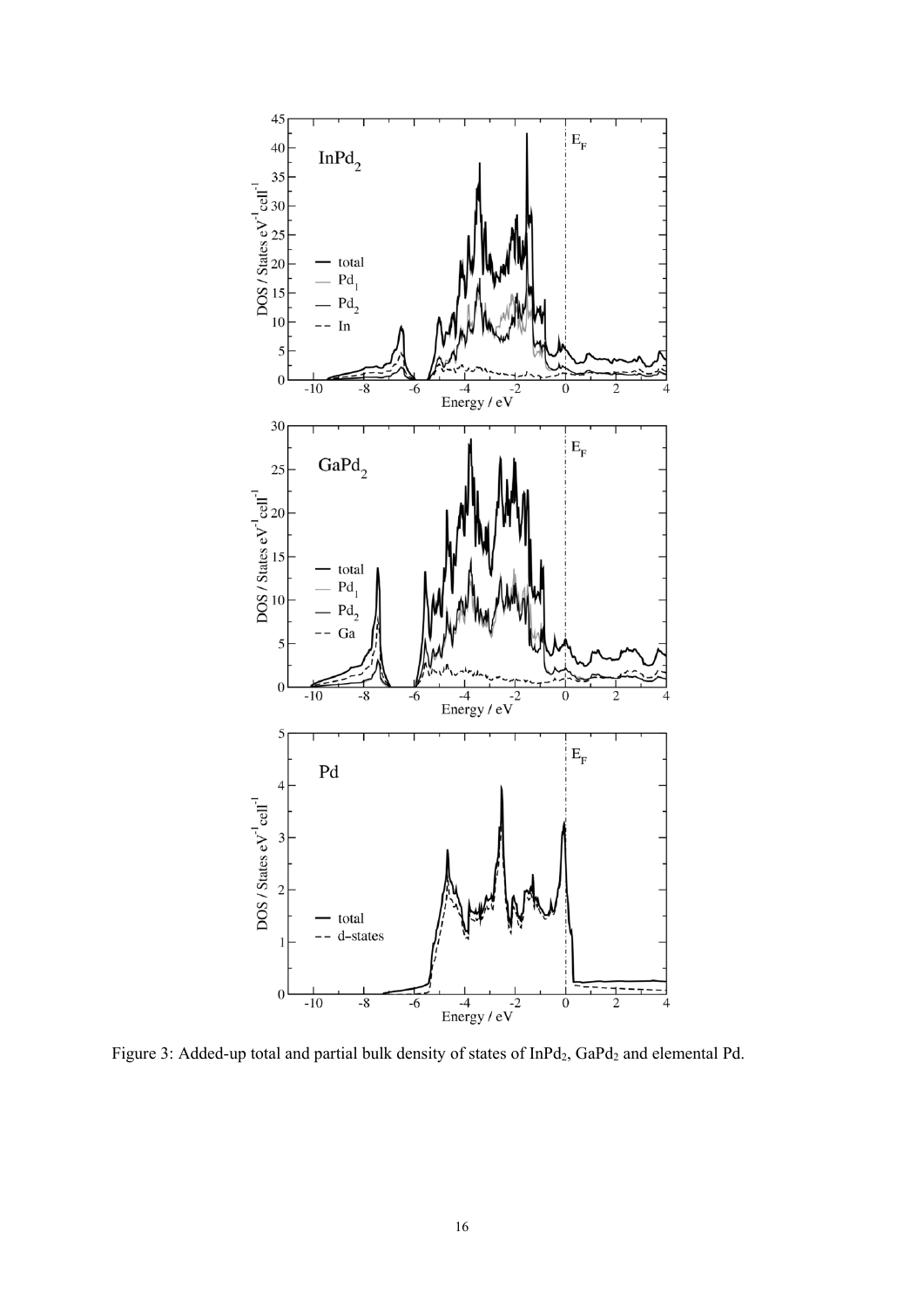

Figure 4: Temperature-programmed DTA/TG measurement of 161.15 mg InPd<sub>2</sub> in 25% H<sub>2</sub>/He.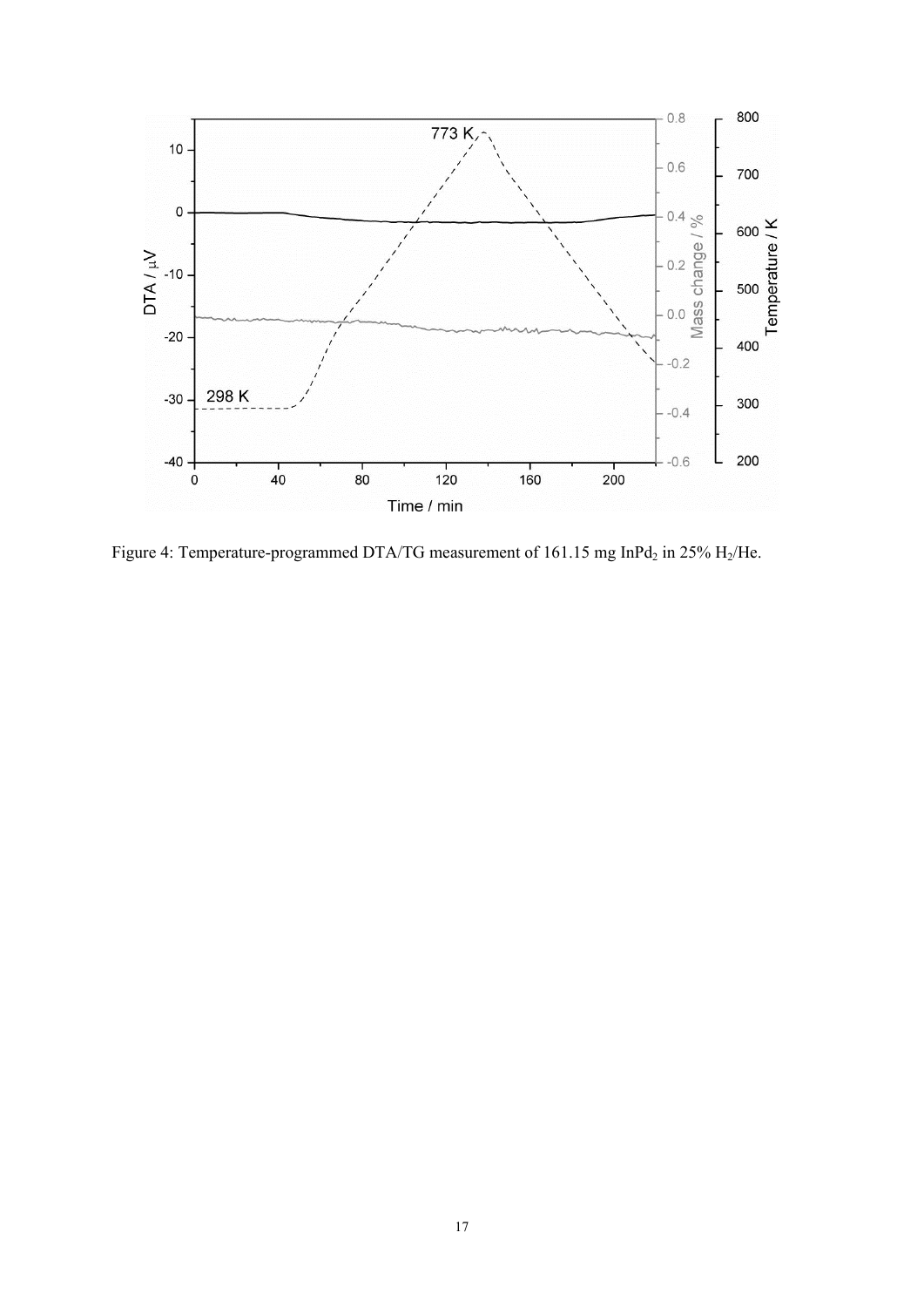

Figure 5: Mass spectrum of C<sub>2</sub>H<sub>4</sub>/C<sub>2</sub>H<sub>6</sub> under *operando* XPS conditions ((90 vol.% H<sub>2</sub> and 10 vol.%) C<sub>2</sub>H<sub>2</sub>, 1 mbar of total pressure).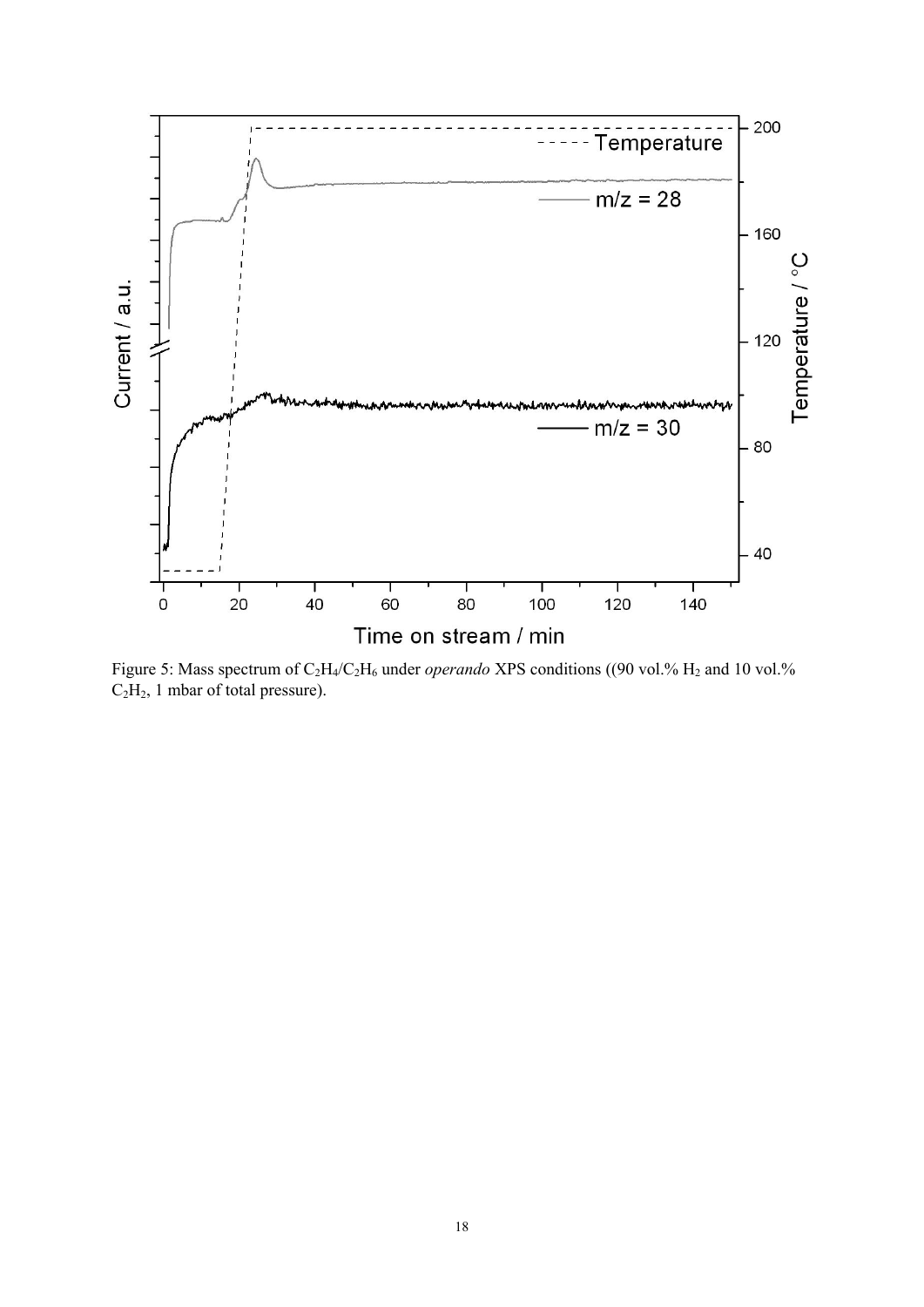

Figure 6: XP spectra of Pd  $3d_{5/2}$  (a) and In  $3d_{5/2}$  (b) region before (HV) and under *in situ* conditions at 473 K using different photon energies; Black full circles are the experimental results and grey lines represent the fit. The calculated information depths of the spectra (peak heights normalized) are also given. (c) atomic ratios of the intermetallic Pd and In species at different depths under HV and *in-situ* conditions (lines are a guide to the eye).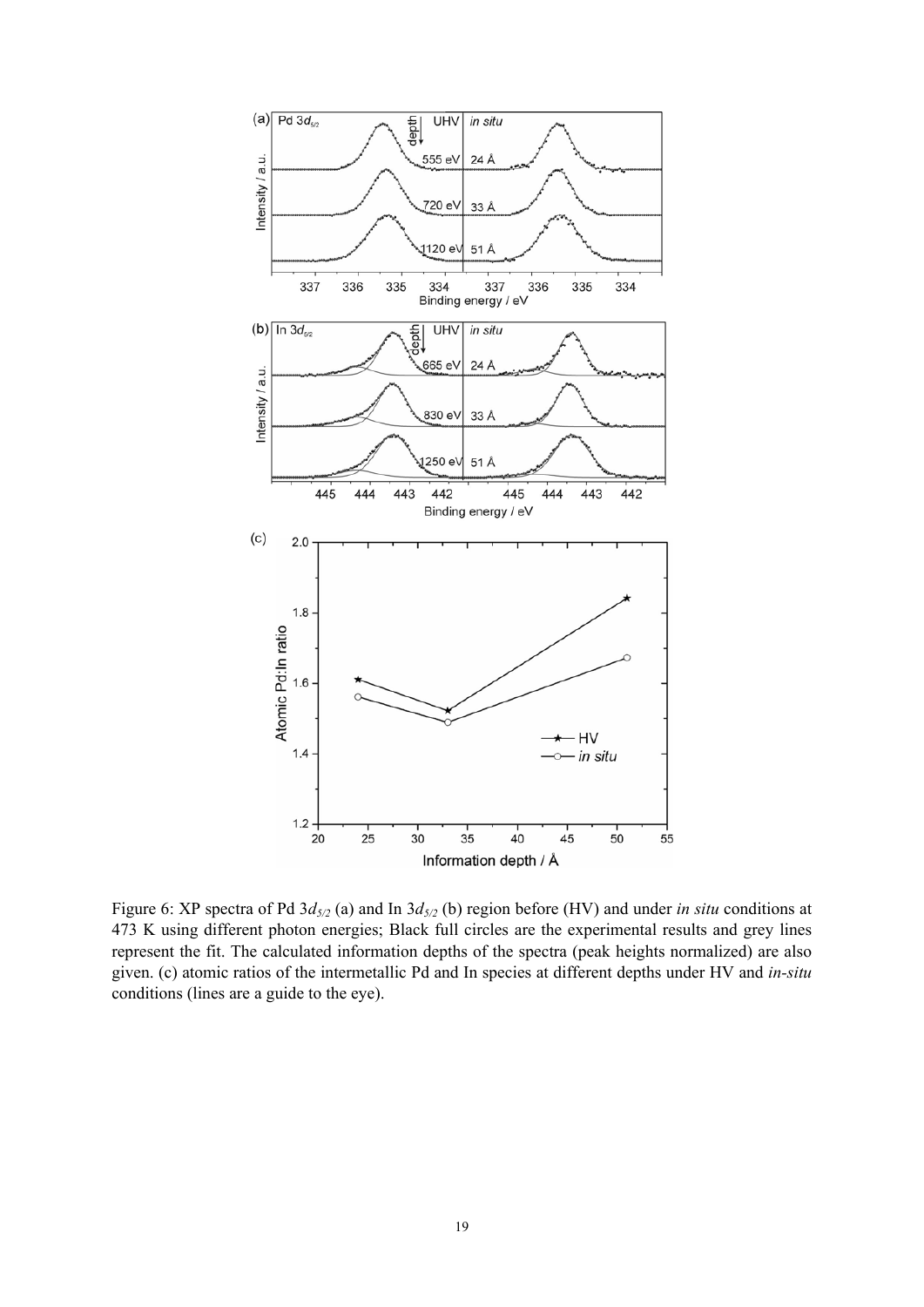

Figure 7: (a) Temperature-dependent conversion of ethyne and selectivity to ethene of  $InPd<sub>2</sub>$  (19 mg) in the semi-hydrogenation of ethyne; (b) isothermal measurement at  $473$  K of InPd<sub>2</sub> (28.5 mg) and GaPd<sub>2</sub> (10.0 mg). Gas-phase composition: 0.5% C<sub>2</sub>H<sub>2</sub>, 5% H<sub>2</sub>, 50% C<sub>2</sub>H<sub>4</sub> in He.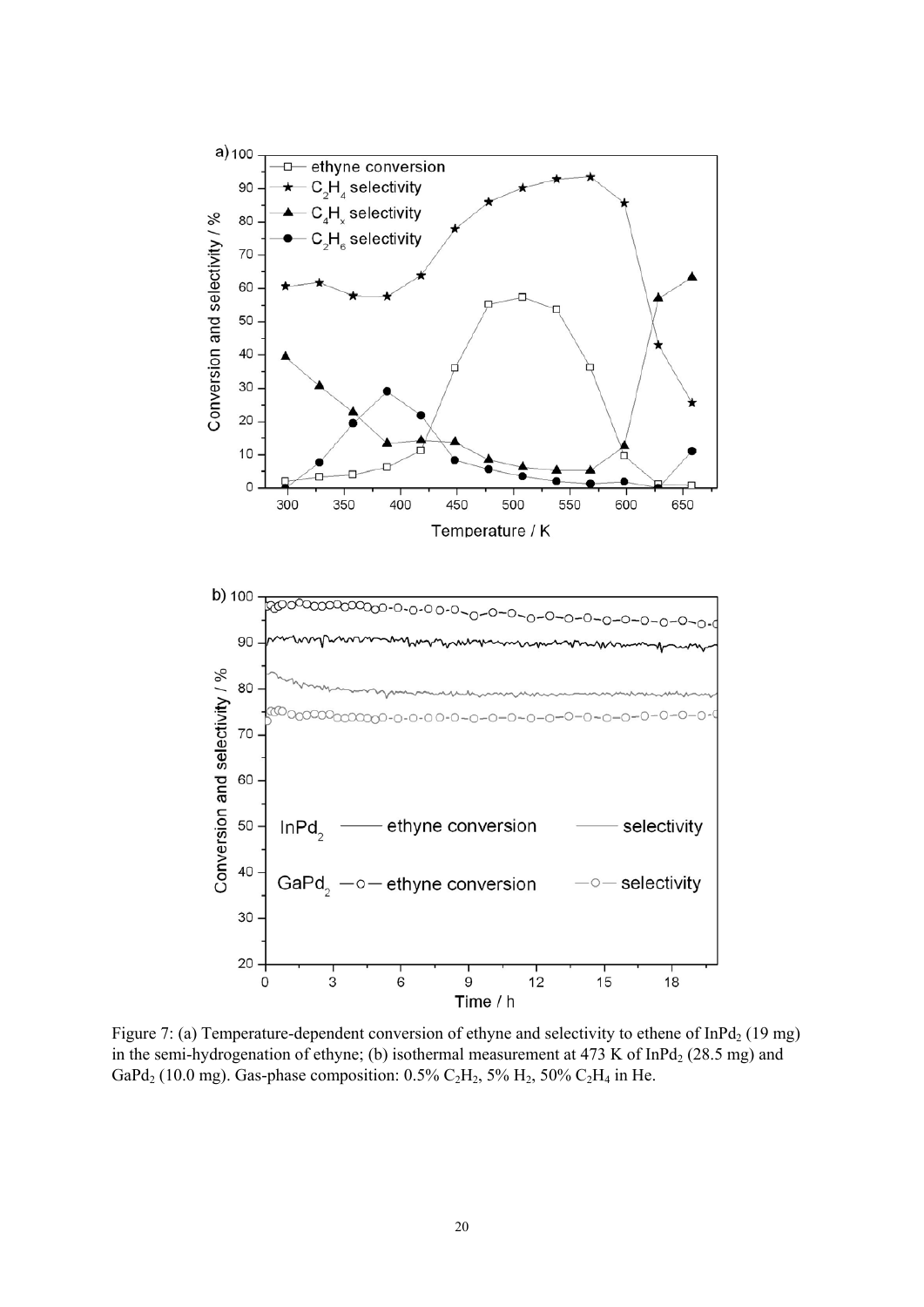Table 1: XPS fitting parameters applied.

|                            | <b>In</b> oxidized  | <b>In</b> intermetallic | Pd                  |  |
|----------------------------|---------------------|-------------------------|---------------------|--|
| Peak position $(3d_{5/2})$ | 444 4 eV            | 443.5 eV                | 335.5 eV            |  |
| Peak shape                 | DS(0.01, 200)GL(80) | GL(30)                  | DS(0.05, 400)GL(99) |  |
| <b>FWHM</b>                | $0.9 - 1.2$ eV      | $0.7 - 1.0$ eV          | $0.74 - 1.0$ eV     |  |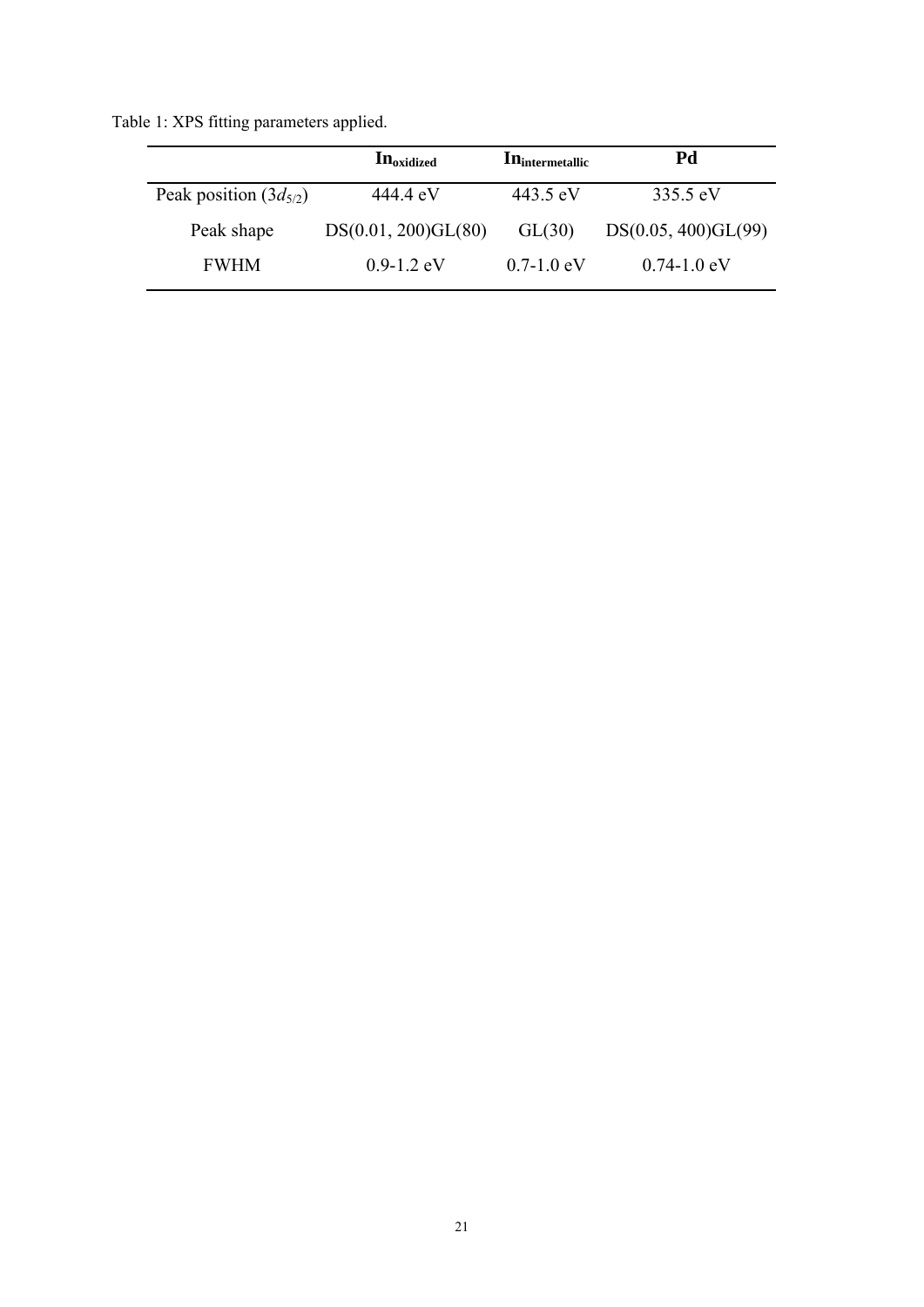| material          | shortest Pd-Pd<br>distance $/$ Å | $\mathrm{W}_d$<br>/eV | $G_c$<br>/eV | $DOS(E_F)$ /states*eV <sup>-1</sup><br>$*atom^{-1}$ | $A^{\bullet}$<br>/mol <sub>C<sub>2</sub>H<sub>2</sub></sub> mol <sub>Pd</sub> s <sup>-1</sup> | $S_{ethene}$<br>/9/0 |
|-------------------|----------------------------------|-----------------------|--------------|-----------------------------------------------------|-----------------------------------------------------------------------------------------------|----------------------|
| InPd <sub>2</sub> | 2.8497                           | 3.6                   | $-2.6$       | 0.3                                                 | 31                                                                                            | 79                   |
| GaPd <sub>2</sub> | 2.8165                           | 4.0                   | $-2.9$       | 0.3                                                 | 29                                                                                            | 75                   |
| GaPd              | 3.0084                           | 3.1                   | $-3.3$       | 0.1                                                 |                                                                                               | 75                   |
| Pd                | 2.7511                           | 5.4                   | $-2.4$       | 0.6                                                 | $1-2^{\Delta}$                                                                                | $17^{\Delta}$        |

Table 2: Comparison of the closest Pd-Pd distance, the width of the Pd 4*d* block (W*d*), its center of gravity  $(G_c)$  and the density of states at Fermi level  $(DOS(E_F))$  as well as the specific activity and selectivity in semi-hydrogenation for  $InPd<sub>2</sub>$ , GaPd<sub>2</sub>, GaPd, and elemental Pd.

 $\bullet$  specific activity is determined by the amount of converted  $C_2H_2$  per second over the active Pd in the near-surface region

 $\triangle$  data of 5 wt.-% Pd/Al<sub>2</sub>O<sub>3</sub> from Ref. <sup>[3]</sup>, calculation is based on the specific Pd-surface area of 5.6  $m^2g^{-1}$ , and from review [43]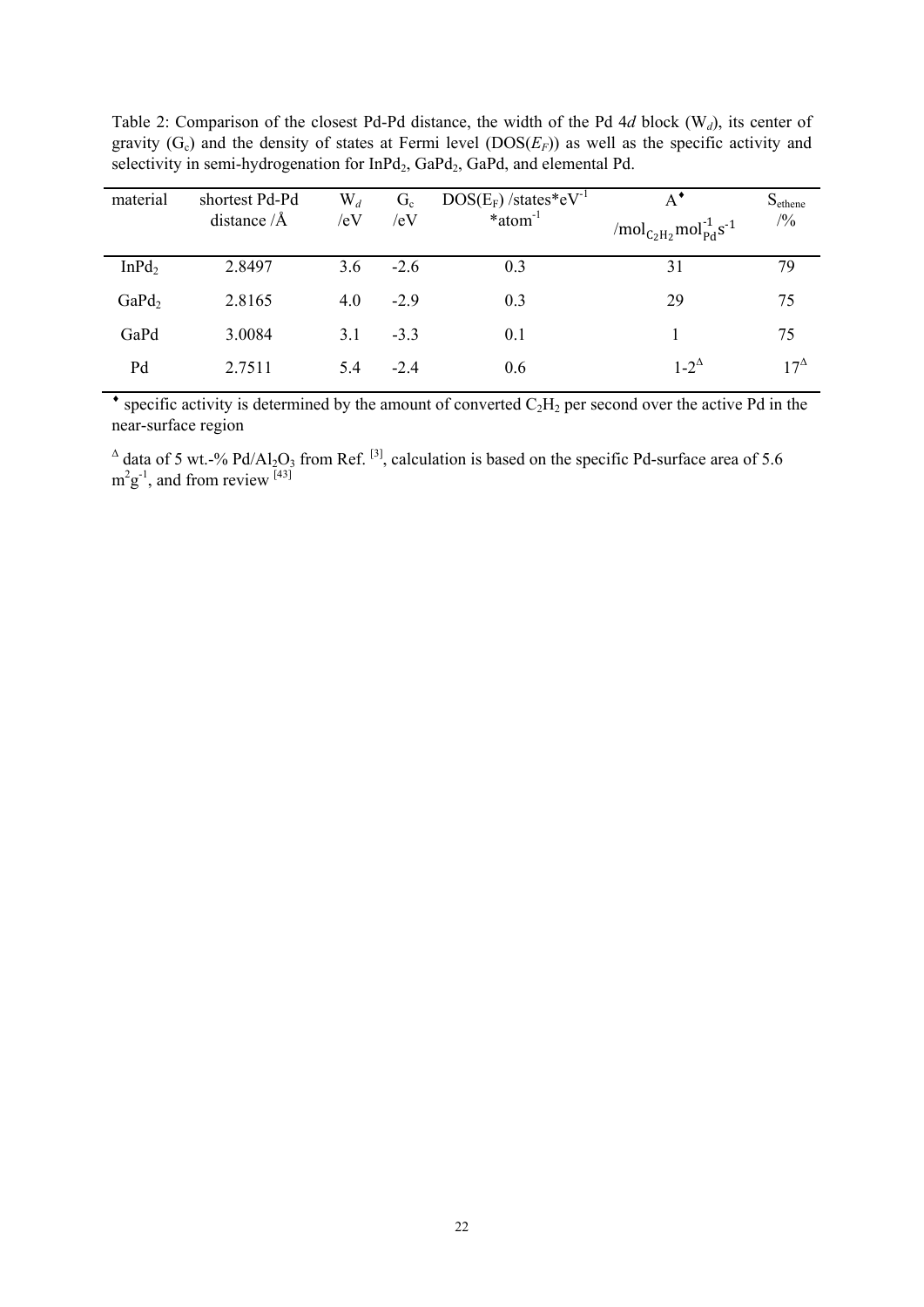#### Reference List

- [1.] M. Armbrüster, K. Kovnir, M. Behrens, D. Teschner, Yu. Grin, R. Schlögl, *J. Am. Chem. Soc.* **2010,** *132* 14745-14747.
- [2.] J. Osswald, R. Giedigkeit, R. E. Jentoft, M. Armbrüster, F. Girgsdies, K. Kovnir, T. Ressler, Yu. Grin, R. Schlögl, *J. Catal.* **2008,** *258* 210-218.
- [3.] J. Osswald, K. Kovnir, M. Armbrüster, R. Giedigkeit, R. E. Jentoft, U. Wild, Yu. Grin, R. Schlögl, *J. Catal.* **2008,** *258* 219-227.
- [4.] A. Ota, M. Armbrüster, M. Behrens, D. Rosenthal, M. Friedrich, I. Kasatkin, F. Girgsdies, W. Zhang, R. Wagner, R. Schlögl, *J. Phys. Chem. C* **2011,** *115* 1368-1374.
- [5.] A. Ota, J. Kröhnert, G. Weinberg, I. Kasatkin, E.L. Kunkes, D. Ferri, F. Girgsdies, N. Hamilton, M. Armbrüster, R. Schlögl, M. Behrens, *ACS Catal.* **2014,** *4* 2048-2059.
- [6.] K. Kovnir, M. Armbrüster, D. Teschner, T. V. Venkov, F. C. Jentoft, A. Knop-Gericke, Yu. Grin, R. Schlögl, *Sci. Technol. Adv. Mater.* **2007,** *8* 420-427.
- [7.] A. Borodzinski, G. C. Bond, *Catal. Rev. Sci. Engin.* **2006,** *48* 91-144.
- [8.] K. Kovnir, M. Schmidt, C. Waurisch, M. Armbrüster, Yu. Prots, Yu. Grin, *Z. Kristallogr.- NCS* **2008,** *223* 7-8.
- [9.] H. Kohlmann, in *Encyclopedia of Physical Science and Technology* ,*Vol*. *9*, Academic Press, San Diego, CA **2002**, pp. 441-458.
- [10.] H. Kohlmann, *J. Sol. State Chem.* **2010,** *183* 367-372.
- [11.] A. Knop-Gericke, E. Kleimenov, M. Hävecker, R. Blume, D. Teschner, S. Zafeiratos, R. Schlögl, V. I. Bukhtiyarov, V. V. Kaichev, I. P. Prosvirin, A. I. Nizovskii, H. Bluhm, A. Barinov, P. Dudin, M. Kiskinova, Adv. Catal. **2009,** *52* 213-272.
- [12.] Casa XPS, vers. 2.3.16, **2010**.
- [13.] J. J. Yeh, I. Lindau, *Atomic Data and Nuclear Data Tables* **1985,** *32* 1-155.
- [14.] C. J. Powell, A. Jablonski, *NIST Electron Inelastic-Mean-Free-Path Database Version 1.2*, National Institute of Standards and Technology, Gaithersburg, MD **2010**.
- [15.] J. C. Vickermann, I. Gilmore, *Surface Analysis: The Principal Techniques*, 2nd ed. John Wiley & Sons Ltd., Chichester **2009**.
- [16.] H. Yamamoto, Y. Baba, T. A. Sasaki, *Surf. Sci.* **1996,** *349* L133-L137.
- [17.] K. Koepernik, H. Eschrig, *Phys. Rev. B* **1999,** *59* 1743-1757.
- [18.] J. P. Perdew, Y. Wang, *Phys. Rev. B* **1992,** *45* 13244-13249.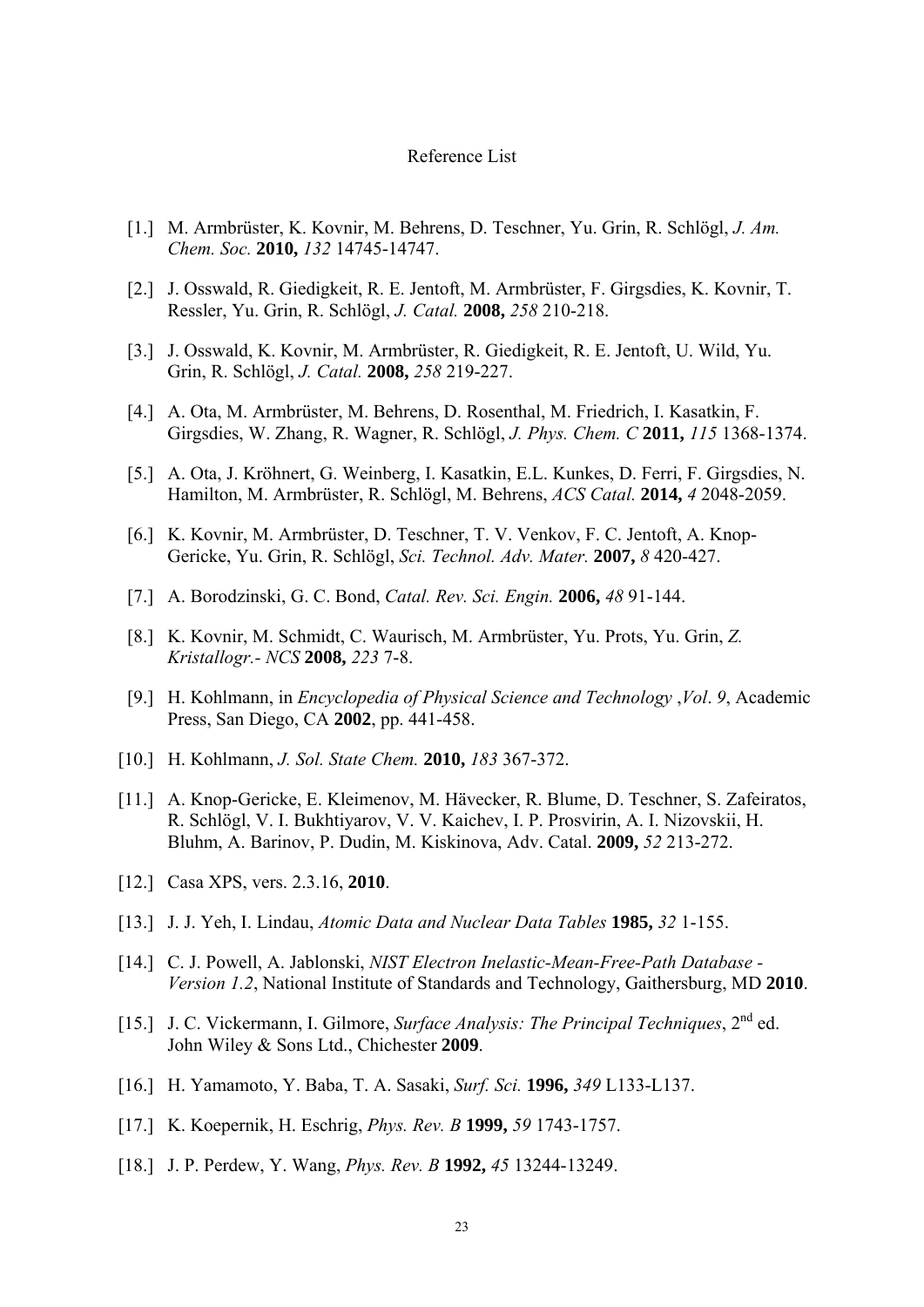- [19.] M. Armbrüster, H. Borrmann, M. Wedel, Yu. Prots, R. Giedigkeit, P. Gille, *Z.Kristallogr.- NCS* **2010,** *225* 617-618.
- [20.] C. N. Rao, K. K. Rao, *Canadian J. Phys.* **1964,** *42* 1336-1342.
- [21.] O. Jepsen, A. Burkhardt, O. K. Andersen, The Program TB-LMTO-ASA, vers. 4.7, **2000**, Max-Planck-Institut für Festkörperforschung, Stuttgart.
- [22.] M. Kouhout, DGrid, vers. 4.6, **2012**, Max-Planck-Institut für Chemische Physik fester Stoffe, Dresden.
- [23.] R. F. W. Bader, *Atoms in Molecules: A Quantum Theory*, Oxford University Press, Oxford **1990**.
- [24.] H. Kohlmann, C. Ritter, *Z. Naturf. B* **2007,** *62* 929-934.
- [25.] K. Kovnir, M. Armbrüster, D. Teschner, T. V. Venkov, L. Szentmiklósi, F. C. Jentoft, A. Knop-Gericke, Yu. Grin, R. Schlögl, *Surf. Sci.* **2009,** *603* 1784-1792.
- [26.] E. Belin-Ferré, *Surface Properties and Engineering of Complex Intermetallics*, World Scientific, Singapore **2010**.
- [27.] A. I. Baranov, M. Kohout, *J. Comp. Chem.* **2011,** *32* 2064-2076.
- [28.] L. Pauling, *The Nature of the Chemical Bond and the Structure of Molecules and Crystals*, 3rd ed. Cornell University Press, Ithaca **1960**.
- [29.] T. Bligaard, J. K. Nørskov, Electrochim. Acta **2007,** *52* 5512-5516.
- [30.] J. K. Nørskov, T. Bligaard, B. Hvolbaek, F. Abild-Petersen, I. Chorkendorff, C. H. Christensen, *Chem.Soc.Rev.* **2008,** *37* 2163-2171.
- [31.] M. Mavrikakis, B. Hammer, J. K. Nørskov, *Phys. Rev. Lett.* **1998,** *81* 2819-2822.
- [32.] B. Hammer, J. K. Nørskov, Adv. Catal. **2000,** *45* 71-129.
- [33.] C. T. Chan and S. G. Louie, Phys. Rev. B 1983, 27 3325-3337.
- [34.] K. Nozawa, N. Endo, S. Kameoka, A. P. Tsai, K. Ishii, *J. Phys. Soc. Japan* **2011,** *80* 064801.
- [35.] A. P. Tsai, S. Kameoka, Y. Ishii, *J. Phys. Soc. Japan* **2004,** *73* 3270-3273.
- [36.] K. Kovnir, D. Teschner, M. Armbrüster, P. Schnörch, M. Hävecker, A. Knop-Gericke, Yu. Grin, R. Schlögl, *BESSY Highlights 2007* **2008,** 22-23.
- [37.] D. Teschner, A. Pestryakov, E. Kleimenov, M. Hävecker, H. Bluhm, H. Sauer, A. Knop-Gericke, R. Schlögl, *J. Catal.* **2005,** *230* 186-194.
- [38.] M. Friedrich, D. Teschner, A. Knop-Gericke, M. Armbrüster, *J. Catal.* **2012,** *285* 41- 47.